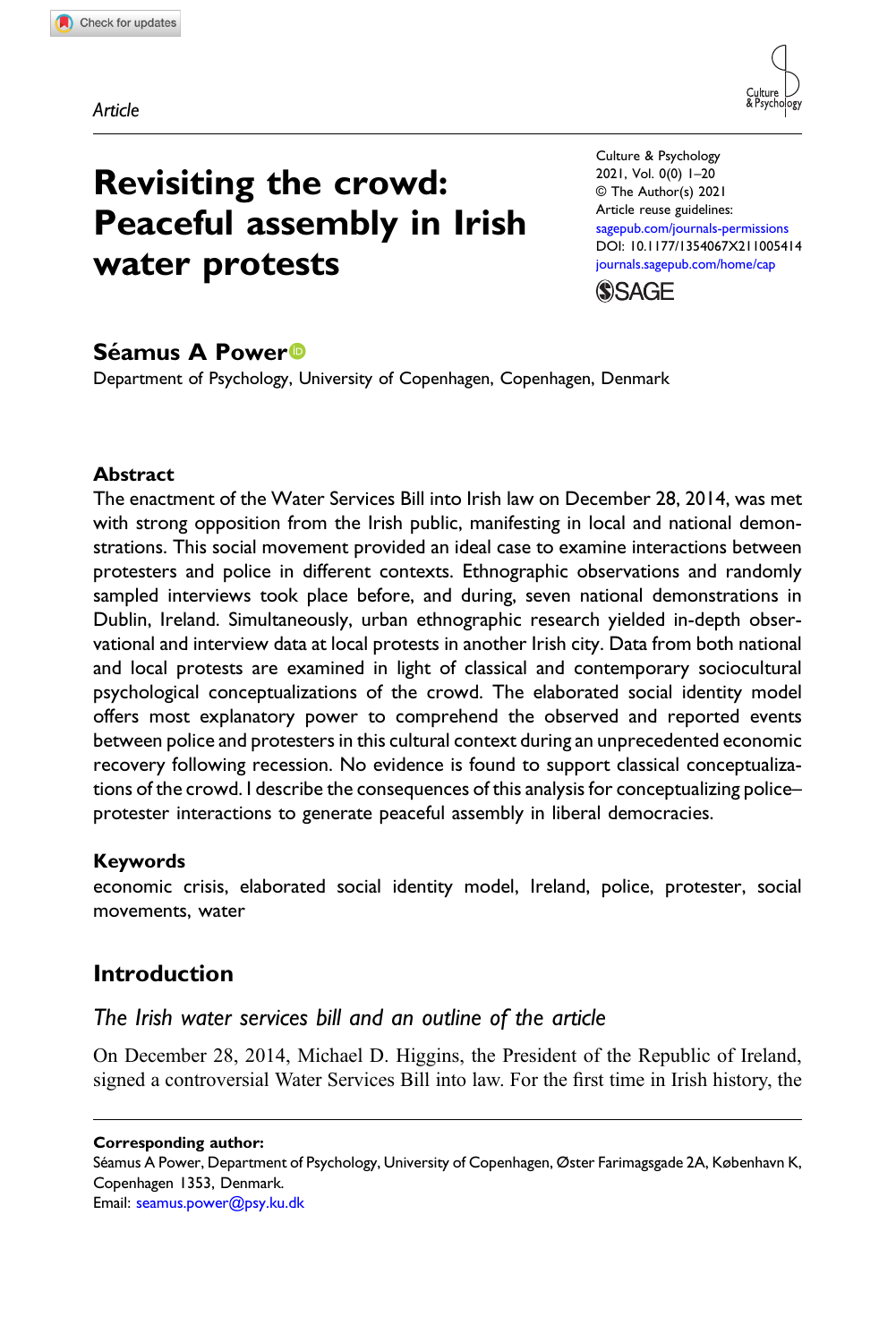Irish public were expected to directly pay for water services. The ratification of this law was met with strong opposition from some sectors of the Irish public in the form of national- and local-level demonstrations. The large national-level demonstrations in Dublin, Ireland, were peaceful. In contrast, confrontations between protesters and police were observed frequently at local-level protests in another Irish city. Understanding the policing of the Irish water protests helps answer a question of broader interest to liberal democracies: How best to comprehend police–protester interactions to maximize peaceful assembly?

In this article, I first review and assess the utility of classical and contemporary conceptualizations of the crowd. Classical social scientific theories tend to conceptualize the crowd in pathological terms: violent mobs lose control of their cognitive faculties in a crowd and act in a senseless manner. This representation of the crowd is widely utilized by conservative governments who see crowds as potentially undermining their authority. In contrast, contemporary theories highlight the agentic and purposeful actions of an engaged crowd [\(Drury, 2020\)](#page-16-0). This is considered a more progressive representation of the crowd because it emphasizes the legitimacy of people to peacefully protest and to challenge authority. Next, having described my methods and described the context in which the research was conducted, I use prominent intergroup relation theories to examine and explain the police–protester dynamics observed during thickly descriptive [\(Geertz,](#page-16-1) [1973\)](#page-16-1), in-depth, urban ethnographic research. I find that classical theories of the crowd are not supported by the ethnographic evidence. In contrast, I found that a socially orientated theory—the elaborated social identity model (ESIM)—is better able to account for the observed intergroup dynamics between police and protesters. I use this theory to examine the micro-psychological interactions between demonstrators and police within the similar, yet distinct, national- and local-level protests. The application of this model to the Irish historical and cultural context, with multilevel and multisite triangulated data generated during an unfolding social movement over a year, speaks to the utility of the ESIM in explaining police–protester interactions outside of the cultural context (United Kingdom) in which it was developed. The principles of the ESIM could apply to policing in other cultural contexts in Western liberal democracies. Before reviewing theoretical approaches to understanding crowd behavior, it is necessary to comprehend why theorizing about the crowd and their interactions with authorities is important in the first place.

#### Police–protester interactions: Microcosms of neoliberalism in democracies

Crowds pose a particular dilemma for democratic governments. Freedom of assembly, association, and expression lie at the basis of liberal democracies. An inability for people to protest and express frustrations is contradictory to a liberal democracy. This is because without the ability to organize demonstrations, citizens are not part of a liberal democracy. Paradoxically, however, crowds pose challenges to the authority of government. This manifests in two ways ([Durrheim & Foster, 1999](#page-16-2)). First, crowds can develop social movements to oust governments. Second, governments also have a responsibility to maintain law and order, protect property, and ensure the safety of other denizens who are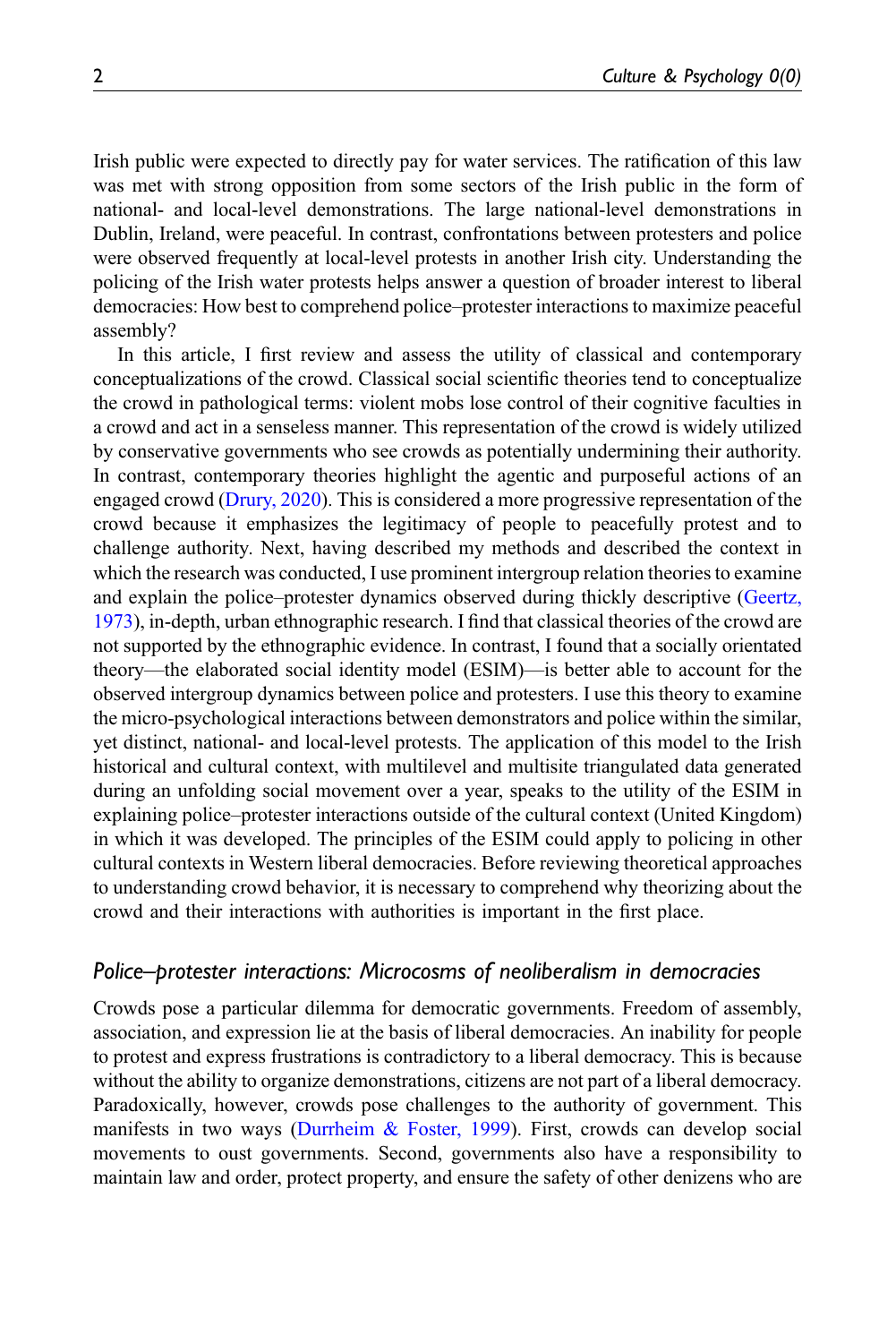not involved with a particular social movement. Given this dilemma, several prominent social scientific theories have emerged to explain "the crowd."

#### A history of the crowd: Contagion and delegitimatization

The earliest social scientific theories of the crowd tended to pathologize it ([Le Bon, 1903;](#page-16-3) also see [Canetti 1984;](#page-15-0) [Moscovici, 1986](#page-17-0); [Reicher, 1984](#page-17-1); [van Ginneken, 1992](#page-18-0)). Although others, including Taine and Sighele, had conceptualized the crowd in this way, the theorizing of [Le Bon \(1903\)](#page-16-3) was the most influential (see [Wagoner et al., 2018\)](#page-18-1). Le Bon's influential book, The Crowd: A Study of the Popular Mind, was a source of ideas concerning the crowd that were taken up by extremist political leaders such as Hitler and Mussolini ([Durrheim & Foster, 1999](#page-16-2); [Moscovici, 1986](#page-17-0)). Le Bon conceptualized people in the crowd as barbaric, senseless, and uncivilized, and he also applied the metaphor of "contagion" to explain how ideas, feelings, and behaviors spread throughout crowds.

This line of thinking was both influential and consequential for how crowds were represented and controlled by those in power. Applying biological metaphors—like "contagion"—to social life introduces the potential for incommensurability in applications [\(Shweder, 1996](#page-18-2)). Through the lens of this metaphor, crowds and their members were seen as "sick" or "infected" and behavior was seen as "irrational" and "pathogenic." This, in turn, delegitimizes the ideology, cognitions, and motivations driving the diverse actions of the crowd and the behaviors of the crowd itself. Because possible reasoned motivations connected to structural, and systemic, forms of inequality or prejudice from those in power are denied, authorities do not need to engage with the meaning of the crowd, for example, by responding to questions of social and political change. Instead, they are prone to respond with actions designed to suppress and disperse the crowd, with force if necessary ([Cornish, 2012](#page-16-4); [Drury & Reicher, 2000,](#page-16-5) [2009](#page-16-6); [Reicher, 2017;](#page-18-3) [Reicher & Potter,](#page-18-4) [1985\)](#page-18-4).

Other classical psychological accounts extended Le Bon's core idea that the self, and by implication, self-control, are lost once an individual became part of a crowd. [Allport](#page-15-1) [\(1924\)](#page-15-1) developed an extreme process of individualization to explain behavior in the crowd. He argued an individual in a crowd is more an individual than when alone. The individual is again stripped of agency: only a solitary individual is capable of rational thought and action. A crowd was senseless. Other theories highlighted the "unconscious" nature of the crowd ([Freud, 1940\)](#page-16-7). Similarly, to extreme individualization theories of the crowd, concepts of a dehumanized, hypnotized, criminal, crowd serve to delegitimize the voices, perspectives, and meanings behind collective actions (see [Moscovici, 1986](#page-17-0) and [Drury, 2020,](#page-16-0) for summaries).

In contrast to Allport, deindividualization theories focus on the anonymity of the individual in a group as the mechanism through which behavior becomes dysregulated and antisocial in group settings [\(Diener, 1980](#page-16-8); [Prentice-Dunn & Rogers, 1989;](#page-17-2) [Zimbardo,](#page-19-0) [1969\)](#page-19-0). Deindividualization in a crowd allowed individuals to indulge in behaviors which, when alone, they would not do [\(Festinger et al., 1952](#page-16-9)). This logic is clearly inspired by Le Bon's claims that people become "submerged" in the crowd. Again, in more contemporary psychological accounts, the motivations for crowd behavior were maligned. If the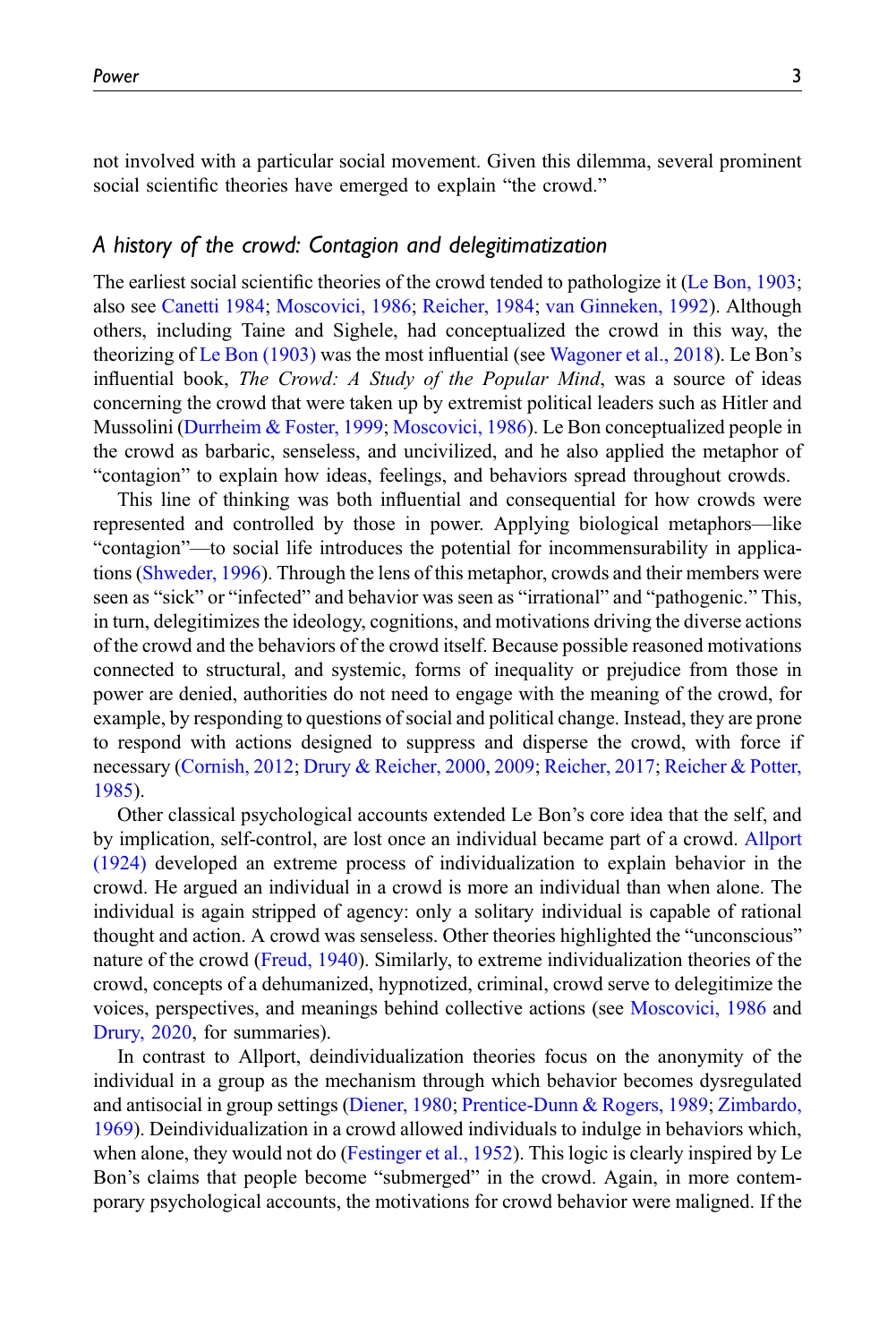crowd are barbarians, hypnotic, and unconscious, they are therefore dangerous and consequently the appropriate political response is to eliminate the crowd by tough policing tactics ([Drury, 2020](#page-16-0); [Reicher & Potter, 1985](#page-18-4); [Stott & Radburn, 2020\)](#page-18-5). From these theoretical perspectives, a crowd needed to be controlled and dispersed.

#### Putting the crowd in sociocultural context: Dynamic intergroup relations

Contagion metaphors, and related ideas about deindividuation and the automatic dysregulation of behavior within crowds, do not explain the spread of *coordinated* behaviors through the crowd nor do these ideas engage with what motivations drive crowd behavior in the first place, when and why crowd behavior changes or stops, and why police themselves do not riot. In comparison, historical research examining the individual in social, political, and economic context of crowd behavior provides compelling accounts of purposeful, nuanced, and meaningful actions of ordinary people in forms of collective action (e.g., [Davis, 1978;](#page-16-10) [Reddy, 1977](#page-17-3); [Thompson, 1971](#page-18-6)). These accounts undermine classical social psychological theories of the crowd by highlighting the agentic and meaningful actions of demonstrators. By comprehending individual and collective actions within their wider context, and focusing on the interactions between self and other, both on the individual, group, and societal levels, a more dynamic–and more accurate– understanding of the crowd should be possible. To develop this more dynamic, contextually informed, perspective, I draw on the elaborated social identity model to explain how dysfunctional police–protester dynamics escalated peaceful protests into civic unrest.

#### Police–protester interactions: Elaborated social identity model

The elaborated social identity model (ESIM) was developed to understand the interactions between protesters and police; how protests can turn violent; to explain behavioral patterns during violent protests and riots; and to offer a socially embedded, contextually sensitive, dynamic psychological model that overcame the problematic epidemiological assumptions underlying Le Bon's concept of "contagion" [\(Drury & Reicher, 2000;](#page-16-5) [Reicher, 1984,](#page-17-1) [1987](#page-17-4), [1996;](#page-17-5) [Stott & Reicher 1998a,](#page-18-7) [1998b](#page-18-8); 2011; [Warren & Power, 2015\)](#page-19-1).

The theory has its roots in social identity theory ([Tajfel, 1978](#page-18-9)). It has three elements at its core: concepts, conditions, and dynamics (see (Drury  $\&$  Reicher, 2018)). The theory postulates that protesters often define themselves as a heterogeneous group, with diverse reasons, motivations, and justifications for protesting. In contrast, police often identify groups of protesters as a potential threat to public disorder—they identify diverse protesters as a potentially threatening homogenous group. Therefore, they represent and subsequently treat the heterogeneous viewpoints and complaints of the protesters as a homogenous threatening identity. The power dynamics between the two groups are asymmetrical: the police are often the dominant force. The repositioning of protesters' identity by the police from a multifarious collection of individuals, to a homogenous and potentially threatening crowd, leads to a subsequent shift regarding how protesters identify themselves. Protesters respond to, and embody, their representation by a powerful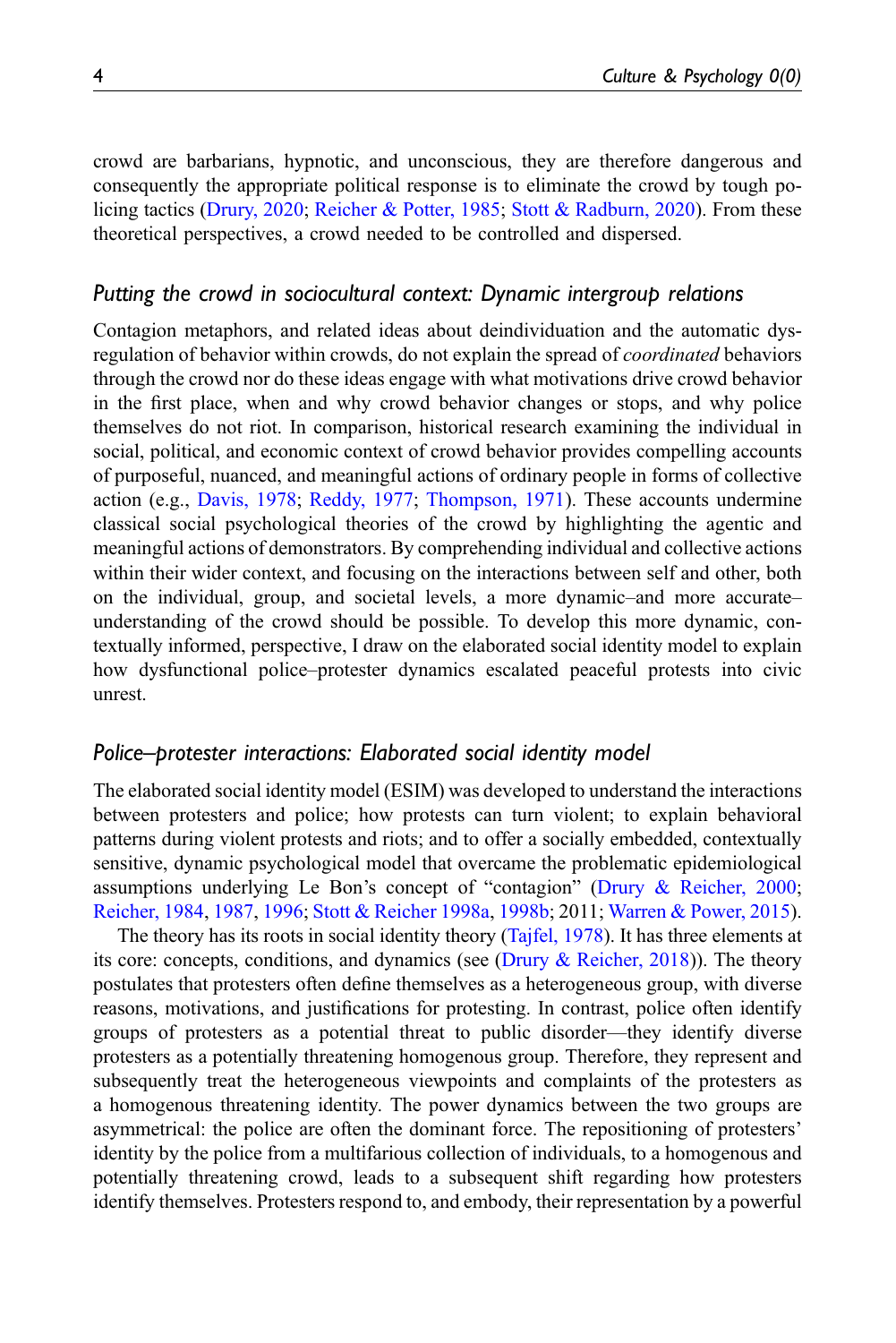and adversarial out-group (i.e., the police). Associated with this new identity are new forms of now legitimate action that can encompass violent actions. Moderate actors in demonstrations identify with more extreme viewpoints and actions from the in-group (i.e., other protesters). From this perspective, any action taken by the police against an individual protester is felt, experienced, and responded to by the now-homogenized, collective in-group of protesters.

Social psychological research supports the proposition that how police view protesters has direct implications for how peaceful a protest will be ([Stott & Radburn, 2020\)](#page-18-5). For example, when police view the crowd as illegitimate, protesters begin to develop a common in-group identity in opposition to the police. They begin to share grievances with other members of the crowd. Escalating tactics used by the police against, and a general engagement with tactics that treat the entire crowd as uniformly dangerous and hostile, lead to a small group of aggravated people becoming a much larger group. The larger the group, the more empowered its members feel to vent anger against the police. Those who are nonconfrontational become marginalized and have reduced power to modulate the group. Police escalation, including attempted dispersion of the crowd, and kettling increase to chance of violent protest. These dynamics have been displayed in numerous violent protests including anti-Poll tax riots ([Drury & Reicher, 2005](#page-16-12)), student protests [\(Reicher, 1996\)](#page-17-5), football protests [\(Stott, Hutchinson, & Drury, 2001\)](#page-18-10), environmental protests ([Drury & Reicher, 2000](#page-16-5)), and anti-road protests [\(Drury et al., 2003\)](#page-16-13). These theoretical processes are assumed to be applicable to a variety of situations and cultural contexts. It is believed, for example, these processes can help explain how recent protests turned violent on the streets of Paris, Hong Kong, Khartoum, Washington D.C., and elsewhere. Yet, the empirical work using the ESIM has largely been undertaken in the United Kingdom. The theory is yet to be applied to these diverse situational and cultural contexts.

In this current analysis of ethnographic research, I apply the elaborated social identity model to help comprehend two concurrent anti–water charge protest movements that occurred on a national and local level in Ireland. These two forms of protest provided an opportunity to apply the ESIM with in-depth ethnographic research. First, I apply the ESIM in a novel Irish context. Unlike previous applications of the model in the context of the United Kingdom, the Irish context provides a culturally, historically, and institutionally different context to examine the applicability of the model—built in one cultural context—to illuminate relationships between police and protesters within another. This is important because culture and minds co-constitute one another ([Markus &](#page-17-6) [Kitayama, 1991](#page-17-6); [Shweder, 1991,](#page-18-11) [2003\)](#page-18-12), and social psychology has been criticized for assuming models developed in one context automatically apply to others [\(Shweder,](#page-18-13)  $2010$ ). The ESIM is used to examine the relationship between An Garda Síochána (the Irish police force) and anti-austerity protesters within the Irish cultural milieu. As such, it is designed to assess the potential generalizability of the ESIM to explain police–protester dynamics across a broader range of situational and cultural contexts. Second, this study is the first to examine the relationship between police and protesters in the context of harsh austerity measures introduced following the 2008 economic collapse. In contrast to several EU nations, the Irish passively accepted austerity when first introduced in 2008,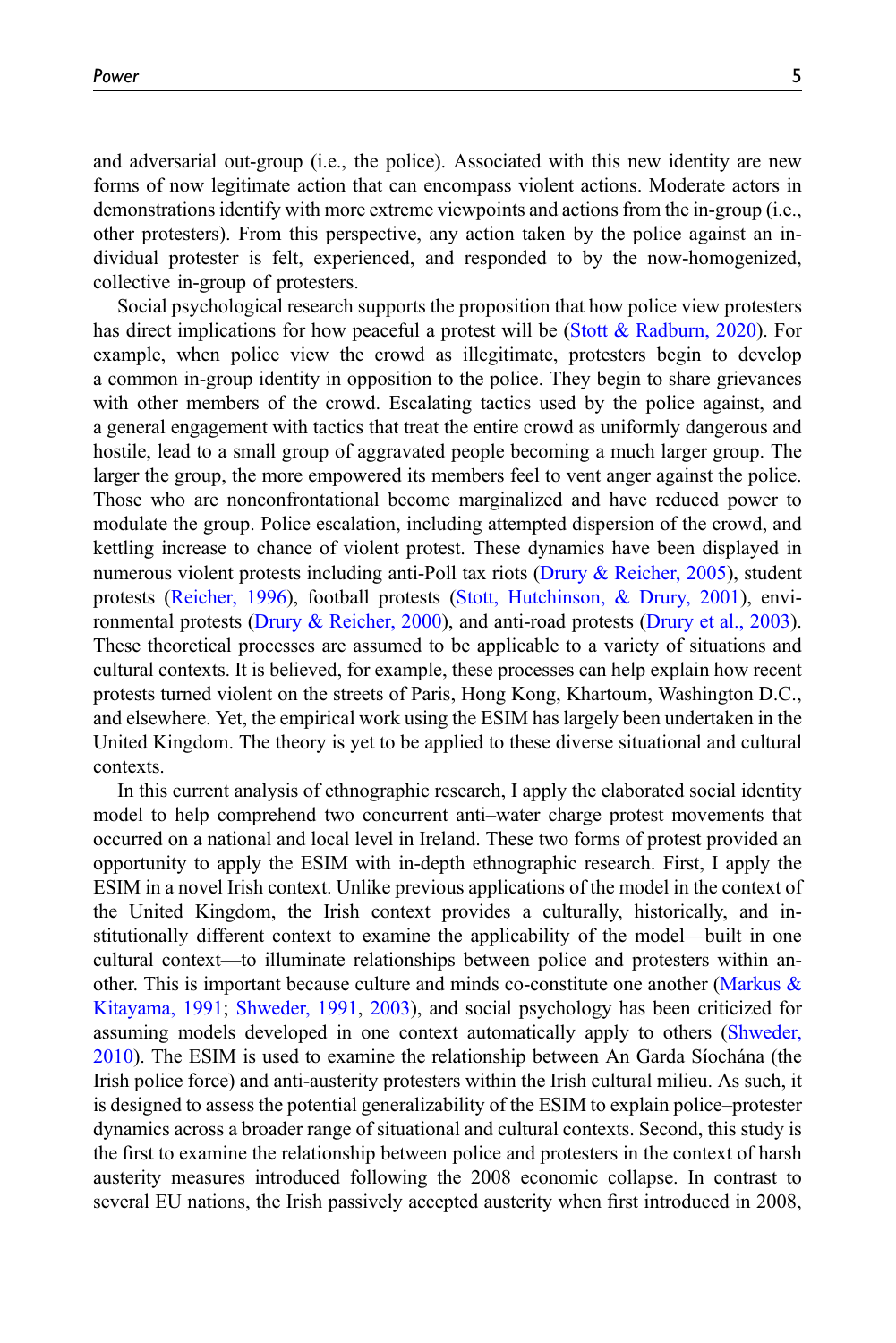but paradoxically protested during stark economic upturn in 2014, rather than recession [\(Power, 2015,](#page-17-7) [2016](#page-17-8), [2017](#page-17-9), [2018a](#page-17-10), [2018b,](#page-17-11) [2018c](#page-17-12), [2018d;](#page-17-13) [Power & Nussbaum, 2014,](#page-17-14) [2016\)](#page-17-15). As such, the present analysis speaks to an unusual economic context where police– protester interactions are located within broader global narratives of unfair economic growth. To apply the ESIM in a context where low-paid workers are demonstrating in the context of stark economic growth is to examine the applicability of the model in the context of the wealthiest epoch in economic history but also one of the most unequal times [\(Power, 2020\)](#page-17-16). Third, in contrast to the majority of social psychological studies of protest movements that use experimental or survey methods, but congruent with participant observation methods used to develop and extend the ESIM, the present analysis relies on field data collected during, not after, a prolonged social movement. Therefore, the data collection for this study has high levels of ecological validity; it is triangulated using multiple sources and is interpreted within the broader historical and cultural context in which the participant observation took place over the course of several years (Power  $\&$ [Velez, 2020\)](#page-17-17). Subsequently, this analysis provides a broad methodological framework on how to conduct ethnographic research in both multiple and moving field sites within two cities over the course of a year. This form of data collection is an advance on the relatively shorter periods of data collection used to develop ([Reicher, 1984](#page-17-1)) and apply [\(Stott &](#page-18-14) [Reicher, 2011\)](#page-18-14) the ESIM in relation to the spread of various riots in the United Kingdom. And fourth, ethnographic research provides a natural, nuanced, and indirect descriptive comparison within two protest movements, occurring simultaneously, around the same issue with two different observable outcomes. This study design offers some comparative insight between cases that has not been undertaken in the Irish context.

# **Methods**

# Field social psychology: Sampling and triangulating data

Ethnographic observations and semi-structured interviews were conducted with relevant stakeholders at a series of seven national demonstrations in Dublin, Ireland. These protests were attended by tens of thousands of protesters from throughout Ireland. In each of these contexts, I approached a random sample of potential participants and asked if they were willing to be interviewed about their reasons for protesting. All interviewees gave informed consent verbally. One in every 10th cluster of people was approached for interview before and during the protest. When the protest reached its conclusion, talks given by a series of left-wing politicians, community activists, and trade unionists were recorded. Ethnographic observations of protest and police behavior, including their interactions, were also recorded with detailed field notes.

Simultaneously, in-depth urban ethnographic work was conducted in summer and autumn, 2015, in another smaller Irish city. This involved spending substantial amounts of participant-observation time with a core group of protesters from the local area in a variety of different sites—mostly working-class housing estates—around this city. Protesters were interviewed individually, in dyads, or in groups. Moreover, in-depth interviews were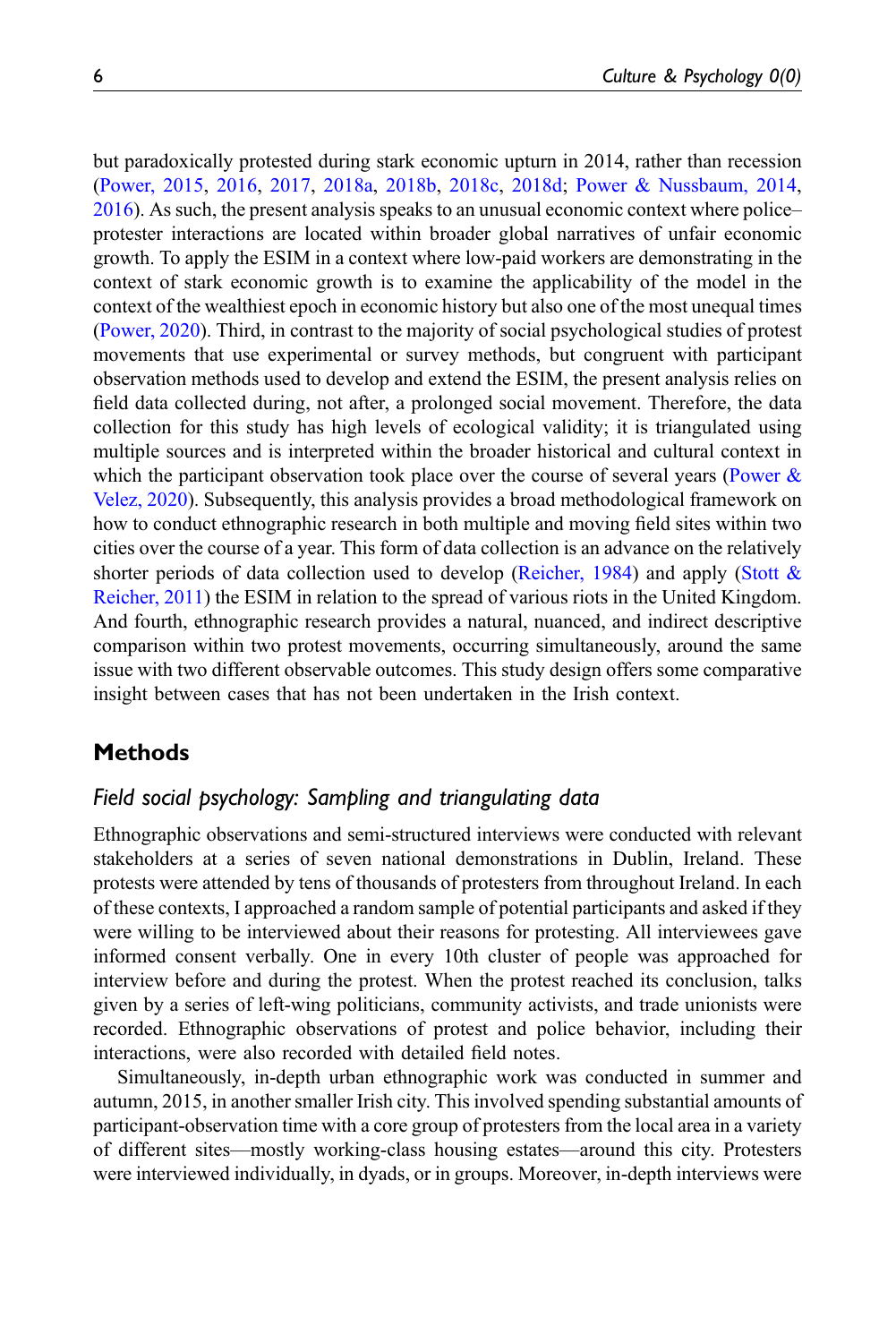conducted with members of the police force, construction workers, non-protesting residents, and occasionally members of local media.

The protesters were mainly, though not exclusively, working class. Few lived in the exact areas in which protests were taking place, though many said they lived close by or in estates that were similar. The age range was from mid-twenties to people in their 80s. I became familiar with most of the core group of approximately 20 people who were from the local area. On occasion, this group swelled to approximately 50 people. This occurred when protesters—from other Irish cities—journeyed to one location to bolster local-level protests. This occurred infrequently. During these times, extra police were drafted in and more arrests were made.

Irish police wear individual numbers to protect their anonymity, yet make them identifiable. Senior and junior police were interviewed, and extensive notes were also taken on their interactions with the protesters. Non-protester residents were also interviewed, particularly to glean their reaction to "flash points" where arrests were made and tensions were running high on the streets.

Combining the national-level protests, with interviews with stakeholders at a locallevel, generated over 200 in-depth, semi-structured, interviews. Moreover, extensive field notes, written during or straight after protests, helped contextualize the interviews, add initial analytic insight, and highlight salient points, when they were fresh in my mind. Most interviews were audio-recorded. At times, some interview material became inaudible due to police sirens, construction machinery, or shouting from the crowd. Chants from the crowd were also documented. Multiple forms of data helped triangulate meaning [\(Denzin, 2012;](#page-16-14) [Power et al., 2018\)](#page-17-18).

Audio recordings were transcribed. Field notes from the day that interviews took place were matched with the recordings. Thematic analysis was performed on this text (Braun  $\&$ [Clarke, 2006](#page-15-2)) and revealed master narratives [\(Hammack, 2011](#page-16-15); [Shweder, 2008](#page-18-15)) underlying, and uniting, the discourse of the demonstrators, police, and non-protesting bystanders. The analysis presented in this article is based on, and informed by, this holistic "thickly descriptive" ethnographic research (see [Geertz, 1973;](#page-16-1) [Shweder, 1997](#page-18-16)). The specific events described and examined are incidents of explicit police–protester interaction which are taken from this broader corpus of multi-method data collection. Interpretations of police–protester interactions are informed by previous research on the crowd, the elaborated social identity model, and the broader ethnographic project which has been generated ([Power, 2015](#page-17-7), [2016,](#page-17-8) [2017,](#page-17-9) [2018a](#page-17-10), [2018b](#page-17-11), [2018c,](#page-17-12) [2018d,](#page-17-13) [2020](#page-17-16); [Power](#page-17-14) [& Nussbaum, 2014,](#page-17-14) [2016](#page-17-15)).

# Analysis part I

#### National-level demonstrations: Peaceful and facilitative

Across seven national demonstrations in Dublin, attended by at least tens of thousands of people, there were no acts of violence, no destruction of property, and no arrests (either observed or reported in media). There was excellent planning, a well-defined route that was known to protester organizers and communicated to attendees before demonstrations,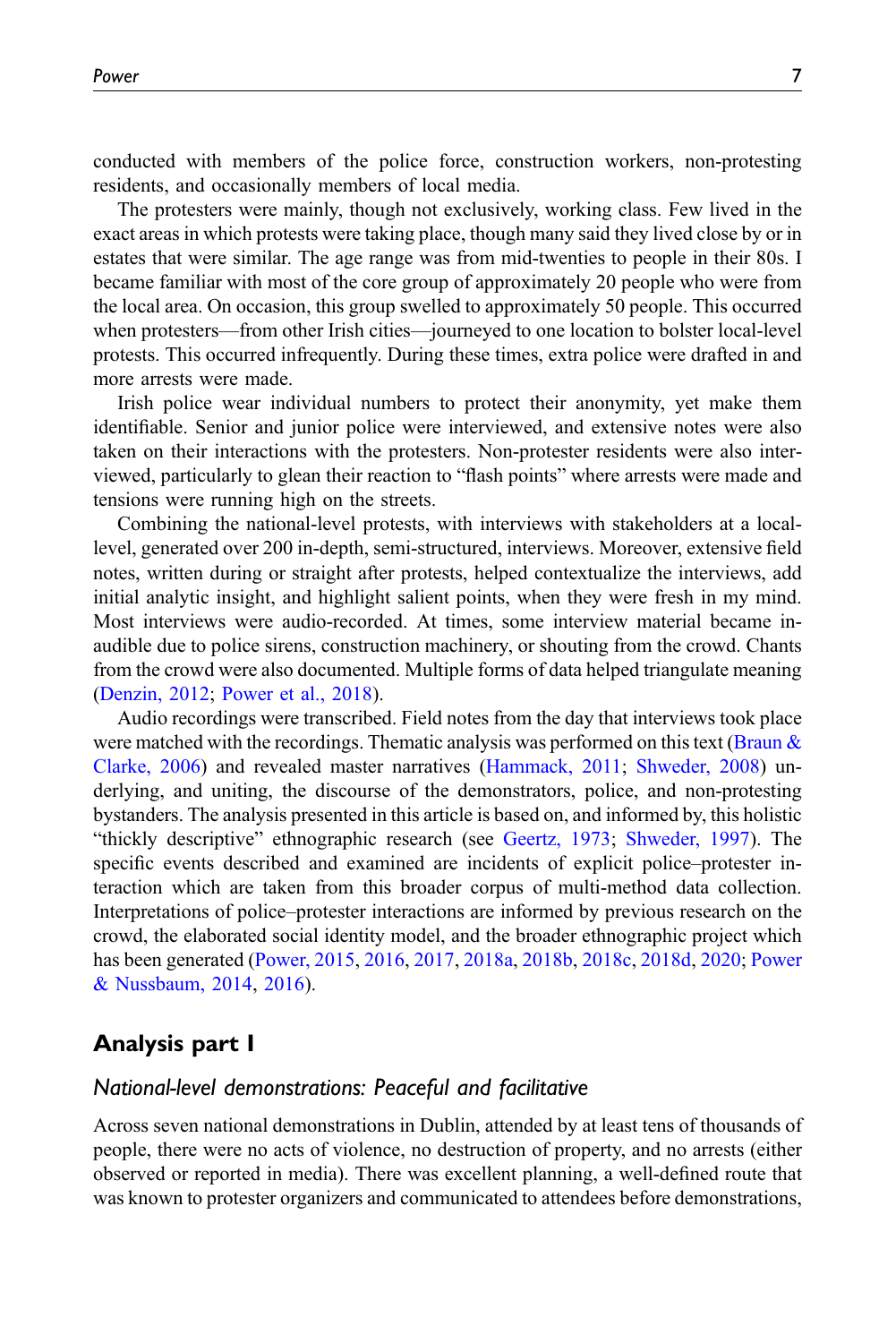a specific purpose to the march, informed police who communicated efficiently with demonstrators, protest leaders who moderated the crowd and purposefully narrated a peaceful version of group behavior to the crowd, a purposeful controlling of potentially dissonant behaviors by police, timely and efficient transport to and from the location via public transit and privately chartered buses, media cameras and interviews with protesters, professional photographers, and demonstrator documentation of the protests which was often later uploaded to various relevant social media groups. The atmosphere at all the national-level protests was peaceful, jovial at times, and importantly, safe and moderated both by police who presented as representing the demonstrations as a legitimate democratic process and by protesters who were armed with smart phones.

There was one potential flash point, where the crowd diverged from the path, several people "occupied" the central branch of the Bank of Ireland in the center of Dublin city. The majority of people continued along the defined path. Police, unarmed, stood in front of the bank, arms folded, guarding the bank, but not physically engaging with protesters. Their stance was disinterested. I interviewed one protester about why a small subgroup of protesters—of which she was one—had diverged from the predefined path, "occupied" the bank, before being told to leave and rejoin the crowd. She replied:

Woman: We wanted to show them [the police] we are serious. That we could cause trouble if we wanted to.

Police effectively managed a potentially tense situation, where a small minority of a much larger demonstration briefly occupied a bank before rejoining the main demonstration, without turning a deviation from the prescribed demonstration route, into a major incident. The event revealed the potential for anger, manifested in a potentially confrontational way that was peacefully dealt with by police. Those people who "occupied" the bank left and rejoined the protest. The police saw the protesting crowd as heterogenous and legitimate. The small minority of "occupiers" were conceptualized, and subsequently treated, by the police as being separate from the main crowd. And, as predicted by the ESIM, there was no escalation of the incident.

On another occasion, I interviewed a young unemployed man on a march through the city center. The protester was discussing neoliberal politics in Ireland, when a bystander saw the interview and approached. He interrupted the interview and asked what we were discussing, before he said "this protest is bullshit." He looked around before continuing "nobody is going mad, nobody is wrecking anything." "It's a peaceful protest" my interviewee rebutted. The other man looked around again, before leaving the street, walked back to the footpath and left the route of the protest.

This small incident is revealing of a broader nature of the protest: demonstrators were not simply a homogenous, thoughtless, group as Le Bon—and many conservative governments—characterized them. They were not a senseless mob. Rather, the peaceful dynamics of the crowd were defined both on a structural level due to planning facilitative policing, and just as importantly, due to micro-interactions, such as the one described above, where a protester maintained the peace by successfully challenging a call for antagonism. On national- and local-level protests, there was no senseless "contagious"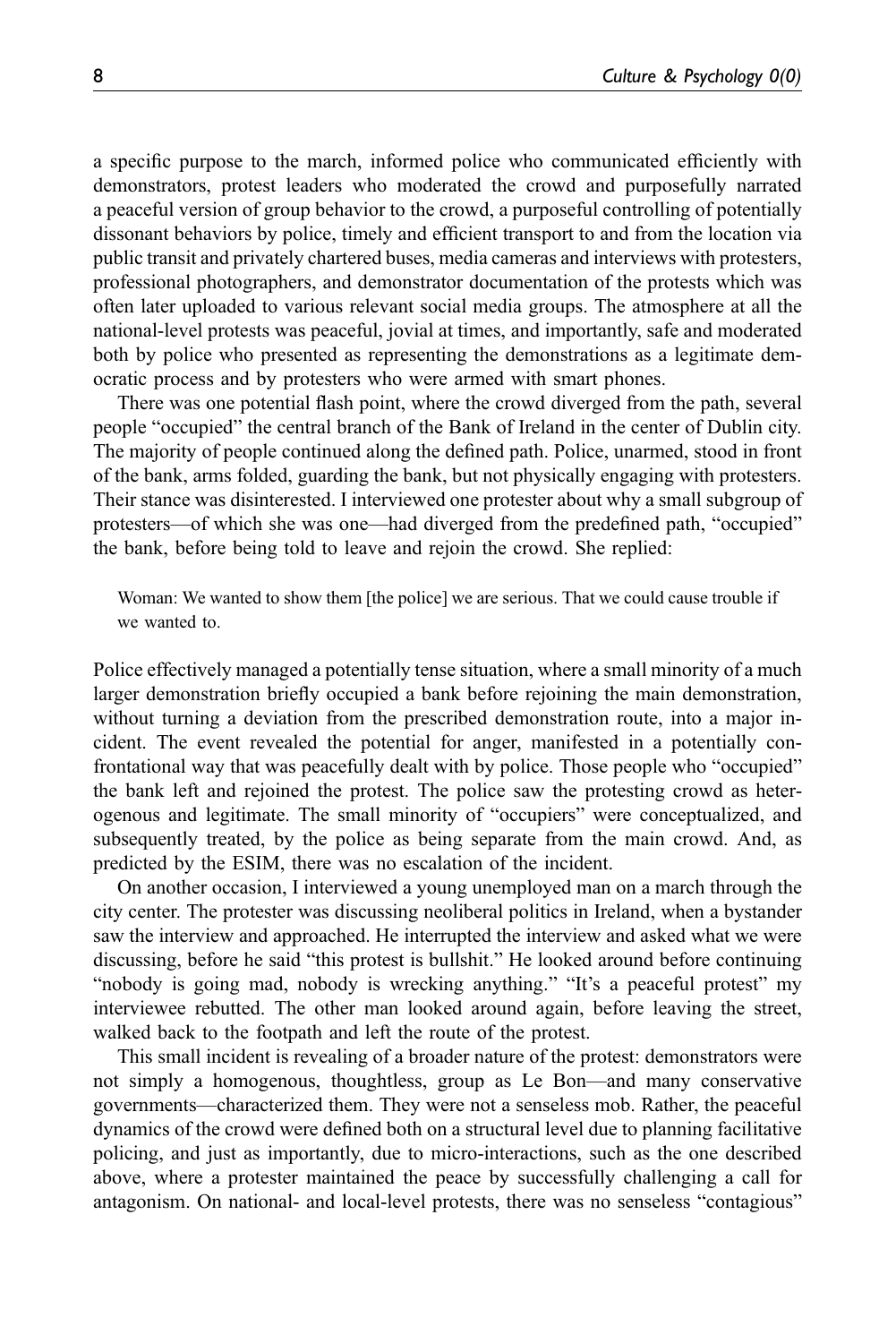spread of ideas and behaviors. Micro-interactions within the crowd show meaningful negotiations and interactions between crowd members. It illustrates their agency and how crowds self-regulate to keep the peace (see [Reicher et al., 2004;](#page-18-17) [Reicher et al., 2007;](#page-18-18) [Stott](#page-18-5) [& Radburn, 2020](#page-18-5), for reviews of public order policing).

On the national level, police clearly facilitated protests. For example, certain roads were blocked off along the quays in Dublin to prevent cars disrupting the route of protesters. Police were often alone, or with one partner, and had bicycles (not cars, vans, water tanks, or other crowd-control vehicles). I witnessed police joking with protesters, chatting, and exchanging good-natured banter with demonstrators, who at times made cheeky comments: "you'll get more overtime" said one man to a young police officer he walked past; "sure, don't we all need it" the police officer replied. There was a sense of solidarity created between these exchanges—and a public representation of the police doing their jobs—that police were underpaid workers too, and in a different context, they too would be on the streets protesting against unequal distribution of wealth gains in economically neoliberal Ireland. The emphasis placed on "we" during these types of interactions—combining the economic stance of police and protesters—within earshot of other demonstrators created an inclusive atmosphere where police and protesters were not in conflict but mutually respected and legitimized each other's social positions.

This gradated, proportionate, and facilitative organizational approach to managing a heterogenous crowd—who, themselves, self-regulated and had a variety of complaints that brought them to the streets—provides a model for how to manage large-scale demonstrations (see [Reicher et al., 2004,](#page-18-17) [2007;](#page-18-18) [Stott et al., 2001](#page-18-10)). The orientating assumption from the point of view of the police—contrary to Le Bon's characterization of the crowd or Zimbardo's deindividualized conceptualization—is demonstrators had agency, were legitimate in their concerns, and were respected by police.

However, these observations diverged from the group dynamics between protesters and police at the local-level demonstrations. No mainstream media were present during any of the local protests in the other Irish city. Interviews with protesters, police, nonprotesting bystanders, construction workers, and other observers were conducted over a period of several months. Confrontations between various protesters and police were witnessed multiple times, leading to multiple arrests and subsequent court trials. The dynamics and micro-organizational interactions were more tense at these demonstrations. Police and protesters were more agitated. Ethnographic work was more challenging in this environment.

# Analysis part II

#### Local-level demonstrations: Initial observations

Once I gained access to the location of a local demonstration, via contacting a key informant, I frantically noted the scene on arrival before approaching members of the crowd. The field site was comprised of Irish Water construction workers, protesters (some of whom held Irish flags), non-protesting bystanders, nearly more police than protesters,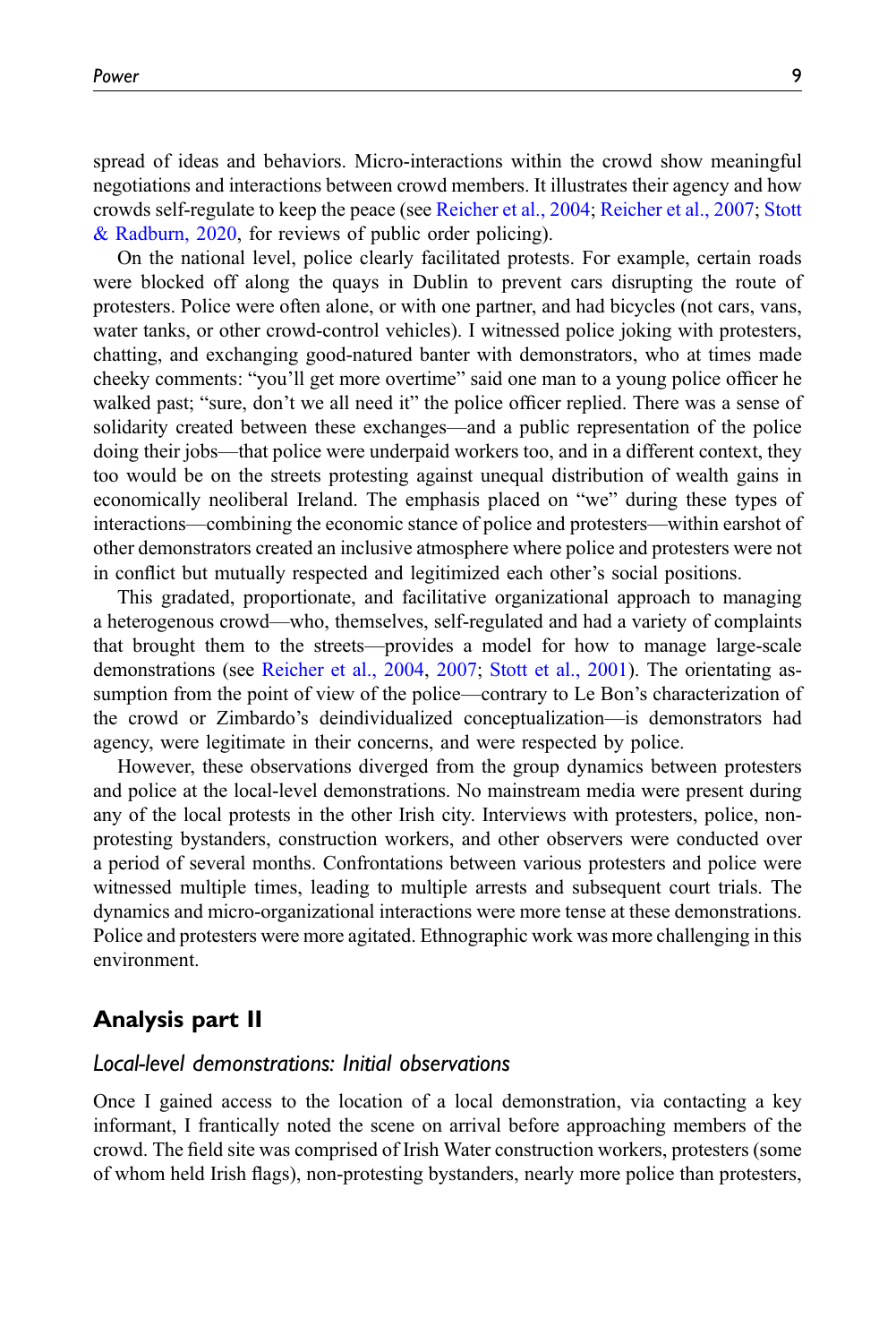and me, with a notebook and Dictaphone in hand. The protest took place in a small cul-desac of about 20 houses.

Protesters "slow-marched" in front of construction vehicles—technically slowing down construction work without inhibiting it outright. I interviewed my key informant, and he orientated me to the protest dynamics. He explained protesters went to the local police station in solidarity with other protesters who were taken away from the initial site of the protest by police earlier that day. The protesters were arrested for minor infringements that were not clear to me or meaningfully articulated by key informants. I interviewed the protesters who were arrested earlier that morning. I observed, and interviewed, other protesters who approached me. At this stage of the protest, I did not interview any police, construction workers, or non-protesting bystanders on this day. One police officer commented in the form of a question "You're press [a journalist]?" "I'm a psychologist" I said, "interested in water protests in Ireland." He made no further comment and merely walked away.

#### Local-level demonstrations: Tense and confrontational

The interactions between police and protesters fluctuated daily, but mutual mistrust, and representations of illegitimacy between both groups, was common. The group of protesters had a core of about 20 people and a subsidiary group of between 5 and 40 extra people. On one occasion, protesters from another Irish city joined the local demonstrations. This brought the attention of police, who deployed more officers, to circumvent potential violence.

Protesters represented themselves as being peaceful and controlled, on the right side of morality and the law, and as having the support of local people. They represented the police as puppets of the state who were interested in protecting big business such as Irish Water, who were seen as a company commodifying a natural resource that was already being paid for by Irish citizens through general taxation.

On the other side, in contrast to observations reported earlier where police were jovial with protesters at the national demonstrations in Dublin, interviews with police revealed the lack of tolerance they had for the views of protesters whom they represented as "wasting Gardaí time and resources...we could be doing better things with our time" as one junior officer told me. Police represented the protesters, and by extension their cause, as illegitimate, much to the dislike of protesters. For example, one police officer asked me rhetorically during the protests "why aren't these people (referring to the protesters) at work? They're unemployed...they just want to cause trouble." By undermining the socioeconomic status of protesters, police simultaneously undermined the genuineness of the complaints of protesters. An interview with a police officer was revealing. She said:

"There's a big social class difference between those protesting and those who are not. They [the protesters] are not taking annual leave [paid time off work]. Some of their behaviour is disgusting—they try and provoke you, but you have to keep your cool and not get a rise. They won't get a rise out of me [i.e., they won't make me angry]. They record on their iPhones and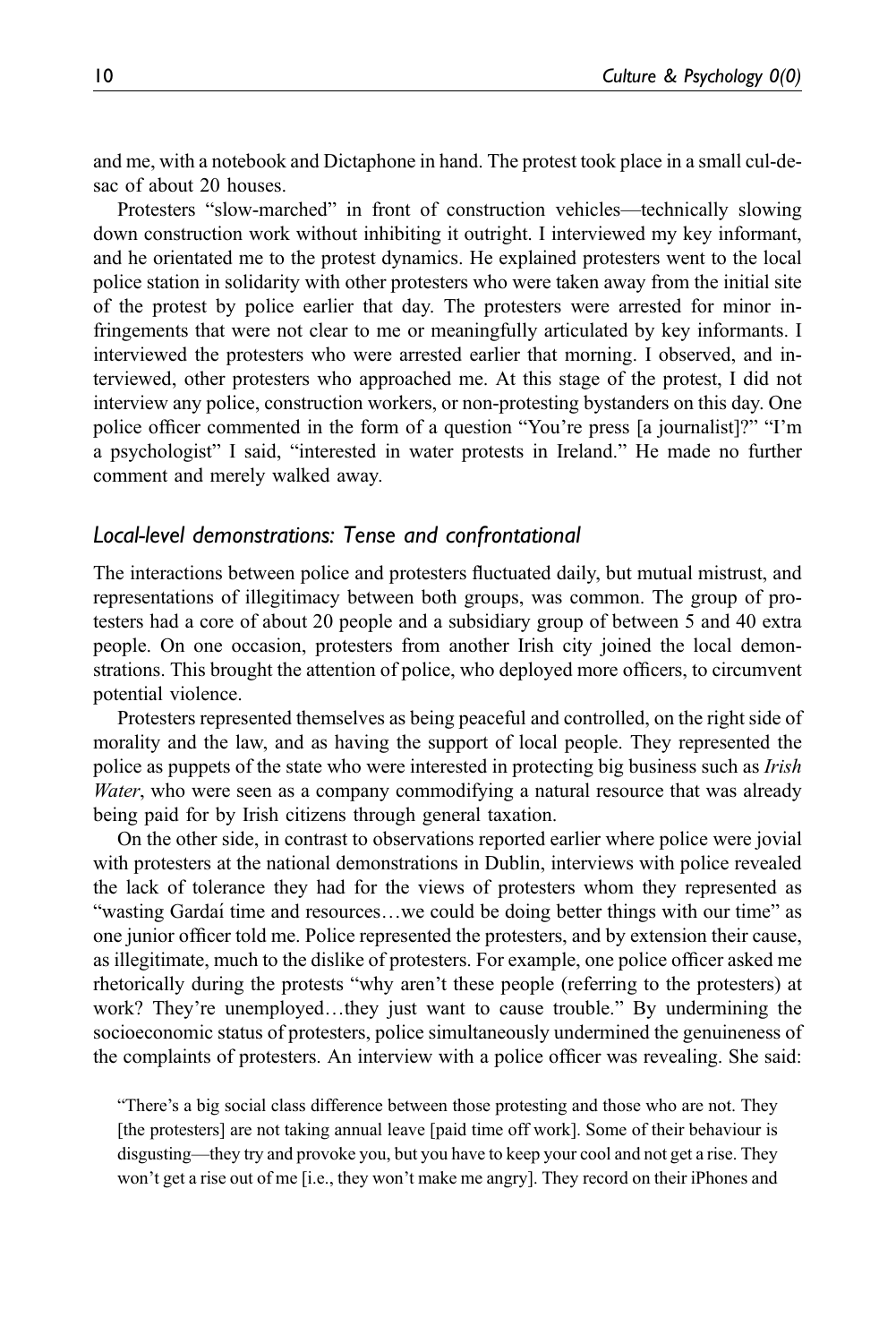post it on social media. It's propaganda. So we record too, and it goes to the D.P.P. (Director of Public Prosecutions) and they decide if it will go to court."

I asked:

S.P.: Are you or your colleagues afraid of being filmed?

Police officer: Nobody has done anything stupid (referring to members of the police force). I'm not worried about my colleagues. I'm certainly not worried about myself…they're really just looking for trouble, [they are] troublemakers. It's a waste of time [policing local demonstrations]. There are other things I could be doing. This is a waste of time and resources that could be going to other problem areas.

S.P.: Do you think the same about the national protests?

"There's differences between the national and local level protests" she said, but was reluctant to say what these differences were. Given the context of the interview, and her previous assertions, I added in my field notes after the interview this implied "the national ones were legitimate, the local ones were not." Maintaining the theme of illegitimacy, she added that "although students [who were observing in the estate, but not partaking in protests] were curious, they had made a choice to go to college and didn't want a black mark against their name." Implicit in this statement is protesters had a black mark against their name. Generalizing from this is a representation of illegitimacy of these protesters that are different from the national-level protests.

Another officer told me that senior management assigned police to this estate as "this is where we expected trouble." Again, unlike the national-level protests, the expectation was for confrontation—informed by previous hostile encounters—that the crowd would act aggressively. Based on this assumption, the number of police was close to, and on some occasions greater than, the number of protesters. Police vans—not evident at national demonstrations—were frequently parked close to the protest sites. They were highly visible and served as a reminder of dominant police control. Protesters, who were arrested, were transported to a local police station for questioning, in these vans. As such, they served as a symbol of crowd control and were associated with arrest, police dominance, and punishment for protesting. It stands in contrast to national-level demonstrations where police either walked with members of the crowd or leaned against bicycles.

An interview with another police officer, who told me he has "been a Garda's for the last 25 years" to portray legitimacy and authority, echoed the sentiments of his other colleagues. This police officer told me "The protesters don't have popular support. Sure, if they did, they [referring to other people passing by or living in the housing estates] would be out there with them."

He downplays the significance of the local protests in two other ways. First, like the previous extract, he delegitimized the protesters by positioning himself as morally superior: "some of the girls [female protesters] are trying to start some niggles [petty verbal or physical skirmishes]." He added "you just rise above it." Next, he said "these protests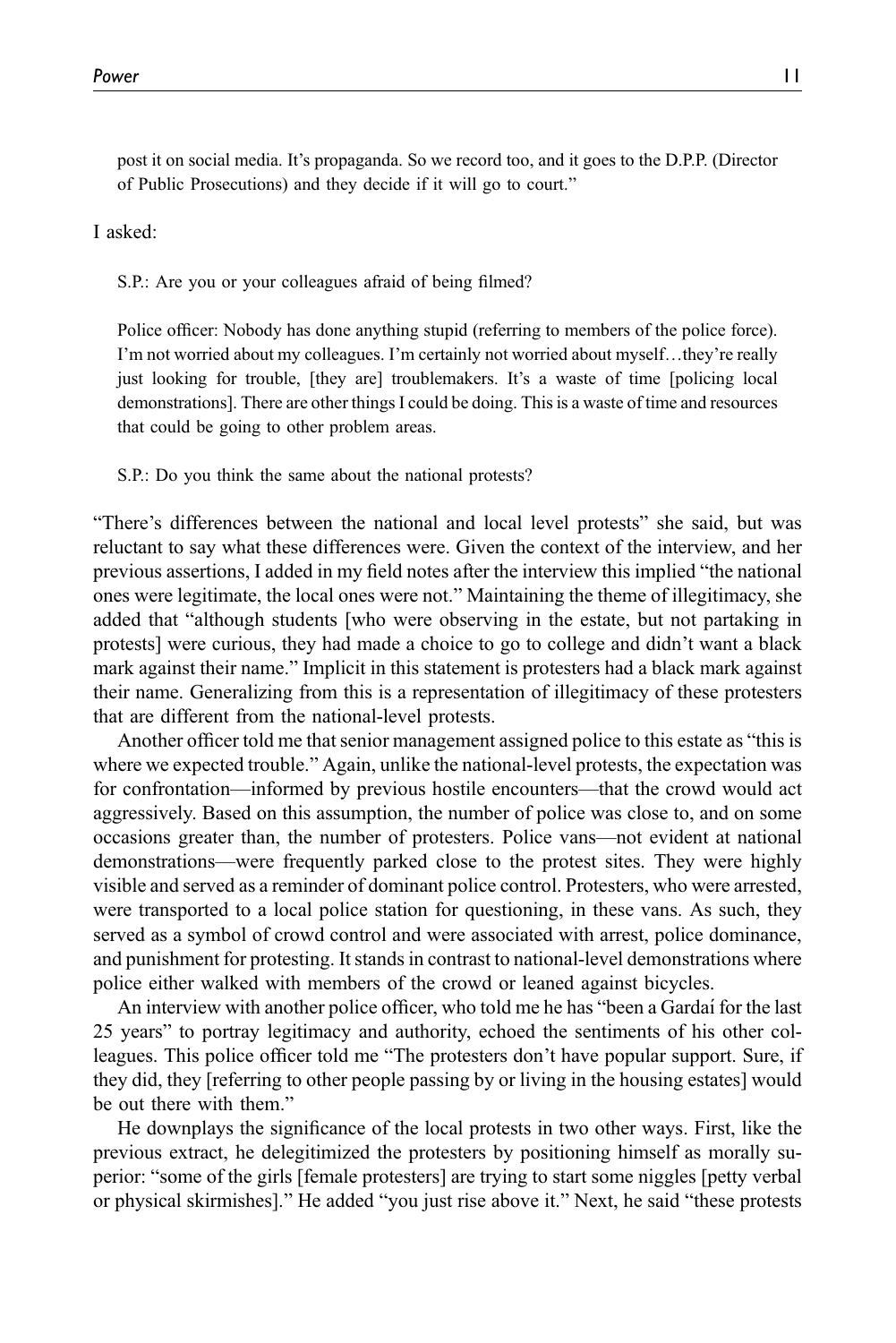are 10 years too late. They should have protested when they could have done something about it. The installation of the water meters was inevitable and there is nothing they can do to change it." Moving beyond the positioning and representation of the protesters as on the wrong side of social justice, the inevitability of the introduction of water charges—and the implied futility of the protests—further denigrates the role of protesters. Moreover, he expands from his observations of the local protests, and further delegitimizes them by locating their behavior outside of national identity, when he said:

"Irish people don't protest, not like the French who burn bales of hay on the streets. These protests are very tame. They are not burning or turning over cars. We are like the Canadians we might complain, but we don't like confrontation."

In contrast to this assertion about typical Irish behavior, however, I witnessed multiple points of contention, confrontation, and conflict. In the context where protesters represented police as enforcing economic inequality, and where police represented protesters as being illegitimate and threatening, the potential for antagonism was high as predicted by the elaborated social identity model.

Protesters spoke of "feeling" and "sensing" a shift in the mood as the likelihood for arrest increased. I witnessed numerous arrests: individuals arrested either one after each other or over a close period of time, as violence escalated. On one particular morning, there were approximately 20 protesters, following a small team of 2–3 construction workers, as the team tried to install a water meter in the pavement outside a house on a side road, off a main road, where I observed tensions throughout the day. I arrived at 11 a.m. and was informed by protesters that several demonstrators were arrested earlier that day. There was a large police presence, perhaps 17 police, multiple police cars and vans, and a group of approximately 20 protesters. Some protesters "slow marched" in front of a small construction vehicle as it moved several meters along the pavement from one installation site to another. This was a practice that I witnessed many times. It was meant to delay—without stopping—the construction workers. According to the protesters who cited a provision in law and told me they had it confirmed by senior Garda<sup>*i*—that</sup> slowing the construction workers was a legal, and in the eyes of protesters—legitimate form of protest.

On this particular day, Garda´ı arrested several people, one after the next, who were protesting in this manner. One individual, when being arrested, put his hands straight in the air. This was to show he was being cooperative and not resisting arrest. All arrests were being video recorded by protesters, so protesters and police alike were keen to act appropriately. Another woman—a daughter of a protester who I had spoken with multiple times—was brought to the back of a police van. As she was being arrested, her father shouted "just give your name and address and don't talk to them." He then shouted over the noise to the arresting officer and asked "How long would she be kept in the van" referring to the short time lag between arrest, closure of the vehicle back doors, and departure from the site. The police officer quickly replied "none of your business," a response which elicited chants of "cowards" toward the police who had arrested the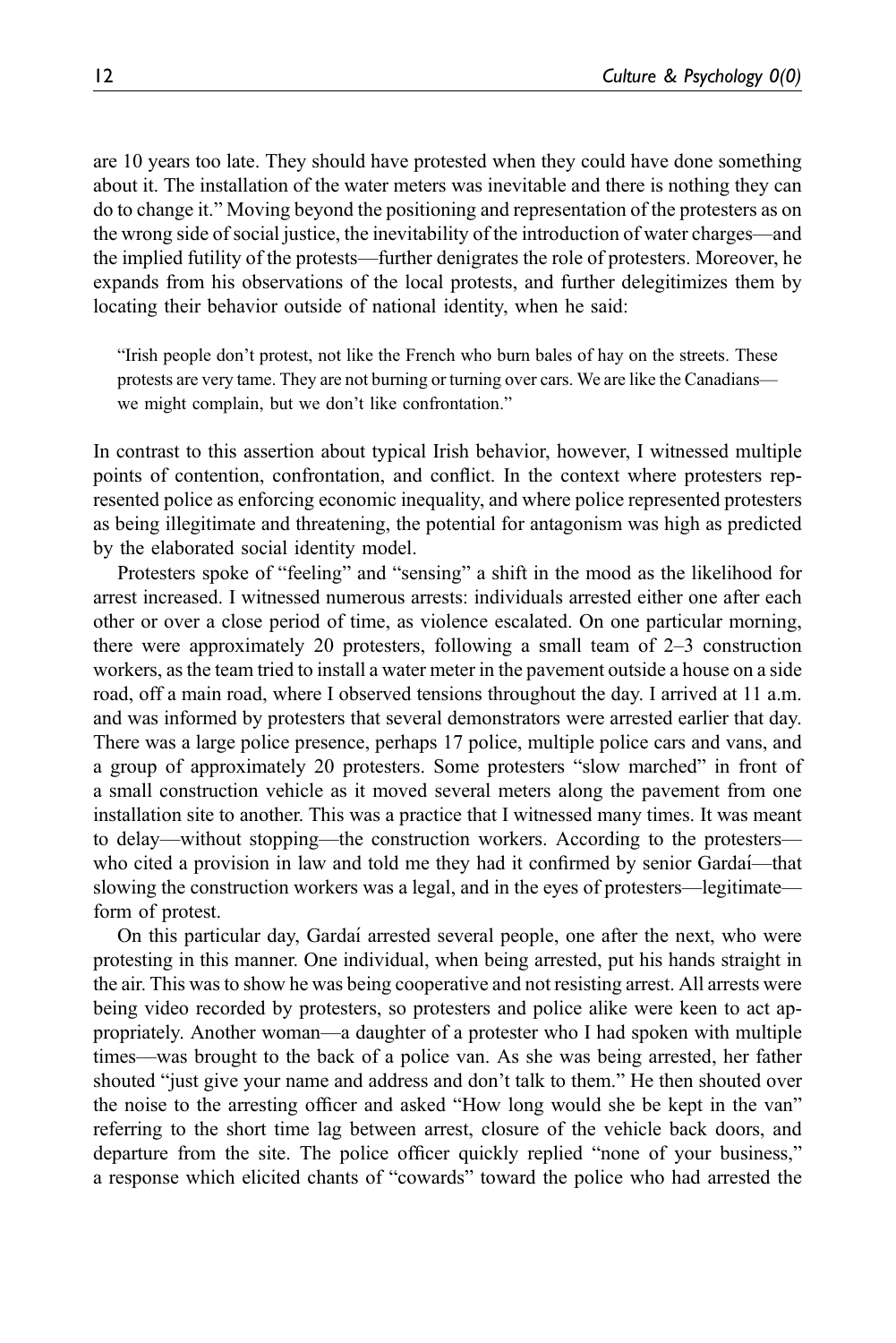individuals. Another crowd member, clearly irate and trying to make sense of the series of arrests, suggested the police take their personal frustrations out on protesters.

This delegitimization of the police, from the protester's perspective, is also evident when the arrested woman's father shouted that the arresting officer "had problems with his wife" and reminded him that "you're a public servant." The implication being that both personally and professionally the police were against the protesters and implicitly take the side of corporations and government. This conclusion, heightened by the interviews with police themselves, stands in stark contrast to the police–protester demonstrations on the national level. Congruent with the ESIM, police identification of the crowd as threatening led to a selffulfilling prophecy where individual identity in a group shifts to collective identity and legitimized confrontation with the police [\(Reicher et al., 2004](#page-18-17)). The dynamic of this incident clearly contrasts with the example of crowd self-policing witnessed at the national level.

Some protesters left the site for some hours—as it was approaching lunchtime when these arrests were made—and they went to the local police station where the arrested individuals were taken. I stayed at the field site. With reduced numbers, the construction workers made progress installing meters. When the protesters returned, including at least one of the arrested individuals, there was a swell of police, protesters, and concerned bystanders, as construction workers tried to do their job. There were lots of noise, chanting, high visibility police—including senior police officers—and a group of demonstrators in this small restricted cul-de-sac.

This tension was not confined to police and protesters. This core group of anti–water charge protesters was mobile: driving to different estates each day to make their point. However, residents in different housing estates sometimes held different views. In some estates, people were afraid and stayed indoors. Others watched from their front gardens, sometimes shouted or taunted, or recorded incidents, and others helped facilitate protesters and police by offering use of their lavatory or made tea and offered biscuits. On the occasion just described, resident non-protesters approached me, thinking I was a journalist and had some influence on matters. As I explained who I was, the three women said:

"I don't want this [the protest] outside my door, like, it's a scandal."

"They [the protesters] are not from this estate, so why are they here?"

"I'll be on [names local radio station] in the morning."

"They [referring to the protesters who have come to the estate] don't care [about the local community]."

I ask the group about police presence and the earlier series of arrests. One woman, whose voice seemed rattled, responded on behalf of the group of three by saying:

"We welcome the Gardaí. We told them to make arrests."

"We pay the mortgages here, we should make the decisions."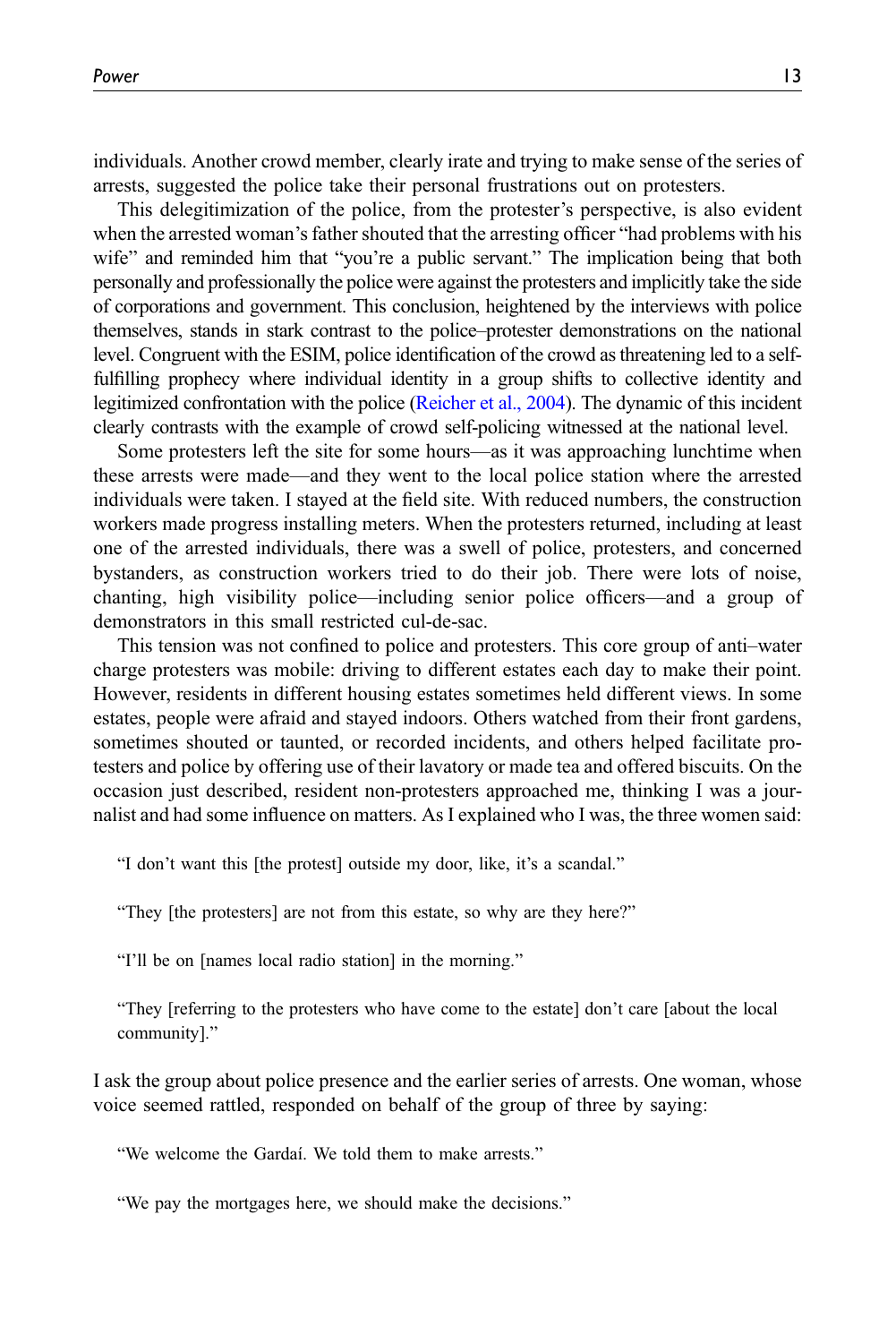These statements might help explain the escalation of police arrests that morning: to disperse the protesters so the water meters could be installed and Irish Water construction workers could leave the area and avoid confrontation with protesters. However, the opposite was the case. As this tense afternoon trundled on, the three women—next-door neighbors—watched and commented on the unfolding protests from their doorways. "Mind your business" shouted a protester to the non-protesting residents from the street. "This is my business" one resident responded. "Well you must have loads of money. They can put ten meters (referring to water meters which are used to charge for water) in."

The protesters were not happy with these residents siding with police and further contributing to the representation of the demonstrators as illegitimate, as they were seen by the police. These incidents were the most obvious forms of anti-protester interaction I witnessed from locals who were not protesting. This incident encapsulated a dilemma for police in liberal democracies: to protect the rights of individuals and their property from harm while also trying to facilitate the right for people to assemble and protest.

Over time, the local-level protest dwindled and ultimately faded. The government reversed the law to charge Irish citizens for the water they consume. In this particular city, all court cases resulting from the arrests were ultimately dismissed. Although the *Irish* Water company still exists and oversees water services in Ireland, it is funded through general taxation.

### **Conclusions**

Similar to the heterogenous complaints I heard at the national-level street demonstrations in Dublin, local protesters in another Irish city were primarily concerned with the introduction of water charges ([Power, 2018a,](#page-17-10) [2018b](#page-17-11), [2018c,](#page-17-12) [2018d](#page-17-13); [Power & Nussbaum,](#page-17-15) [2016\)](#page-17-15). However, they generally thought the economic recovery they heard so much about in national and international media was bypassing them. The introduction of a new charge on water was emblematic of feelings of injustice. The installation of water meters by construction workers employed by the semi-state body, *Irish Water*, initially set up to monitor, and charge proportionally for, water use per household became a focal point to galvanize a broader anti-austerity protest movement.

Protesters represented their cause as heterogenous, legitimate, and morally correct on both local and national levels. This particular Irish case study speaks to larger issues concerning feelings of being "left behind" [\(Frank, 2013;](#page-16-16) [Hochschild, 2018](#page-16-17)) and perceptions of economic inequality [\(Davidai, 2018;](#page-16-18) [Davidai & Gilovich, 2015](#page-16-19)) and protest in neoliberal economic systems ([Hagerty & Norton, 2018\)](#page-16-20). Examination of the Irish water protests has both theoretical and practical importance for understanding a microcosm of these global processes: the comprehension and organization of police–protester interactions in liberal democracies.

The mutual distrust and delegitimization of police and protesters was evident daily on a local level. Each of the hostile interactions between these two groups provides evidence for how not to organize protests to maintain peace. Police, through their interviews with me, revealed they delegitimized the protesters. Protesters, unlike on a national level, had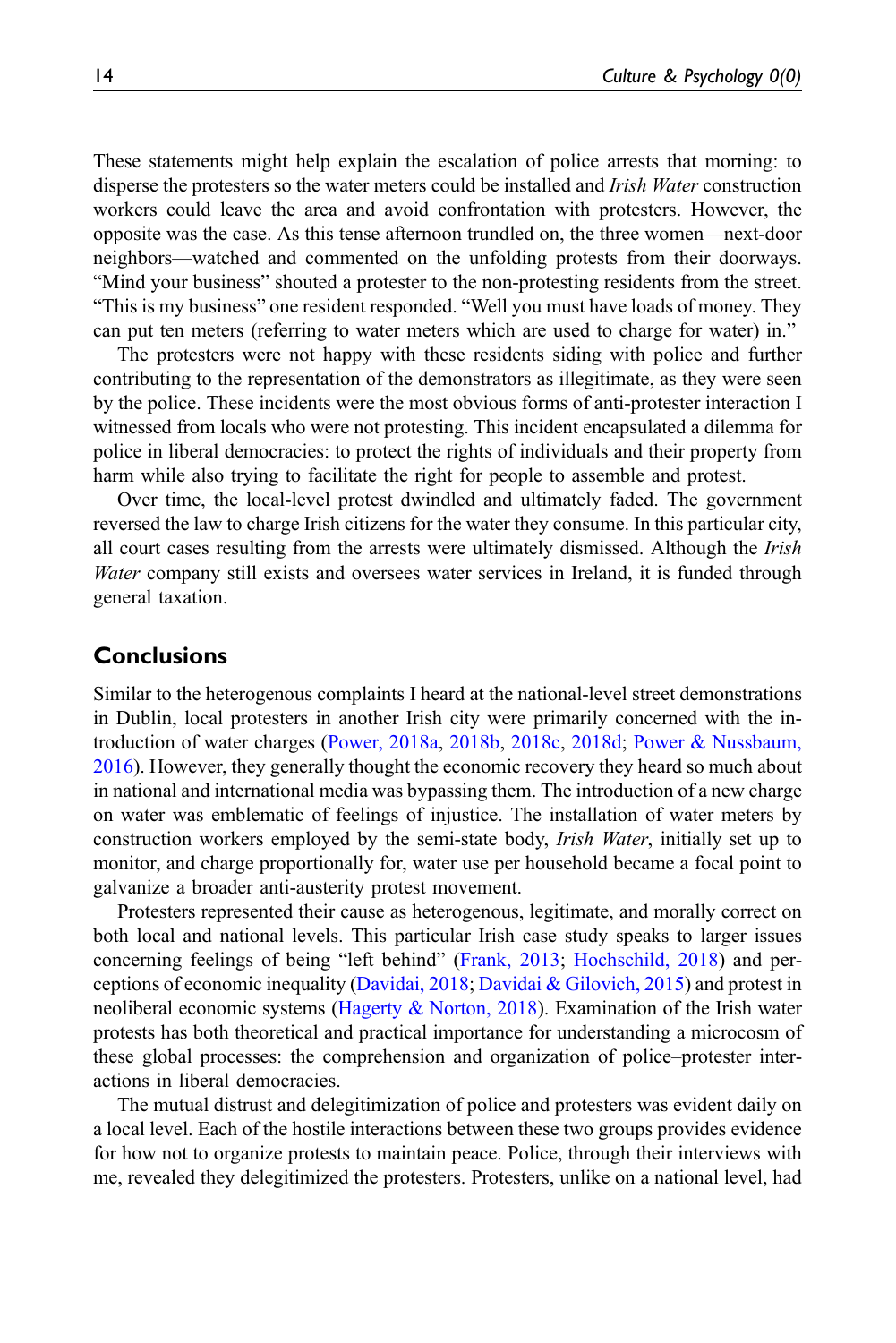little positive interactions with police on the local level, through months of ethnographic observation and interviewing.

Ethnographic evidence from national- and local-level social movements provides lessons for how to understand and ultimately organize police–protester relationships to maximize peaceful assembly in democratic nations. An elaborated social identity model approach to examining micro-psychological processes between groups provides one way of making sense of these interactions. The present study offered a natural, ecologically valid and naturally unfolding ([Lewin, 2014;](#page-16-21) [Power & Velez, 2020](#page-17-17)) setting in which to apply this theory at two different organizational levels to witness the application of different approaches to similar sociological processes. The peaceful national-level demonstrations—where police did not escalate potentially confrontational interactions—provide a model of how to achieve peace during mass demonstrations and to ensure democratic articulation of perceived unfairness from a large minority of people. Facilitative procedures, graded responses to potential deviations from careful planning, coupled with respectful interactions, creation of solidarity, and non-threatening appearance all added to a sense of respect for protesters and a legitimate view of their grievances. This dovetails with other research calling for gradated and proportionate responses to social interaction between police and demonstrators [\(Reicher et al., 2004,](#page-18-17) [2007;](#page-18-18) [Stott et al., 2001\)](#page-18-10). A similar orientation in future protest movements can help create an atmosphere where protesters feel respected, that democratic procedures are in place, and people feel as though they can articulate grievances. This is essential for the health of any democracy.

In contrast, the interactions on local levels to water protesters provided a sterner test for police to keep the peace. Underlying all observed confrontations and conflicts was a police belief that protesters were illegitimate, a waste of time and resources, were part of a troublemaking unruly group, who were unemployed, and had nothing better to do with their time. The different organizational levels informed the thoughts and attitudes of police. Nationally, the demonstrations were organized, supported by left-wing political parties, and were recorded by independent media. The local-level protests were ad hoc, were mobile, had smaller numbers, were not tolerated in some cases by residents, and there was a large police presence. Police represented the protesters' complaints and motivations for demonstrating as illegitimate. This belief, evidenced through police (in) action, meant the protesters represented the police to be on the side of the corporations. These companies, from the viewpoint of protesters, were profiting from ordinary Irish citizens who suffered harsh austerity for a decade as the economy collapsed and the banks were bailed out at the expense of the regular taxpayer.

Police managed protests on a local level so that anger did not turn to outright violence and spread through these tightly networked activist communities. Greater identification on both sides—that the other was legitimate and helpful—might have helped prevent mutual and mostly banal radicalization ([Moghaddam, 2018](#page-17-19); [Wagoner et al., 2018\)](#page-18-1). However, further cultural psychological research will help articulate the scopes and limits of the ESIM within a variety of situational and cultural contexts. It is unclear, for example, whether the same principles apply for political contexts where governments—and their agents—do not allow any forms of peaceful assembly.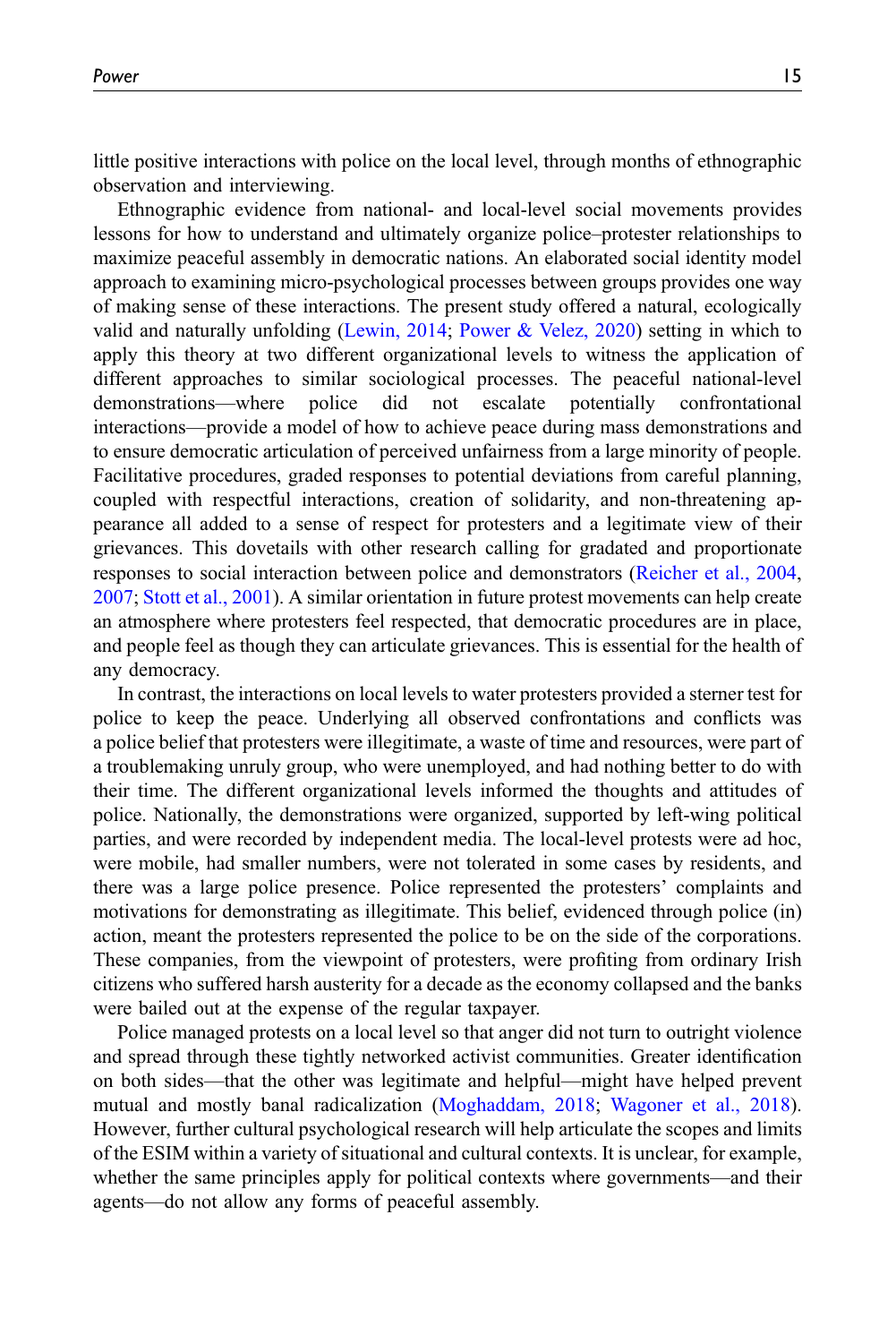The ESIM helped comprehend the ethnographic observations in the novel, unfolding context, examined in Ireland. Beyond the applications and validation of this dynamic, socially orientated theory, the ethnographic research on Irish water protests is evidence against a conservative, and decontextualized, formulation of the crowd as a "senseless mob" as described by [Le Bon \(1903\),](#page-16-3) "unconscious" ([Freud, 1940](#page-16-7)), individualistic [\(Allport, 1924\)](#page-15-1), or deindividualized [\(Diener, 1980;](#page-16-8) [Prentice-Dunn & Rogers, 1989;](#page-17-2) [Zimbardo, 1969\)](#page-19-0) that is still commonly utilized by conservative governments. Moreover, the culturally, and socially, contextualized group dynamics undermine the metaphor for "contagion" on having explanatory power regarding the spread of violence during protest movements. Violence, or other forms of antisocial behavior, did not spread. Instead, it was stopped, challenged, or dissipated if ever it appeared due to crowd members interacting with each other.

Conceptualizing the relationship of the crowd and the state as mutually and agentically co-constructive rather than antagonistic, senseless, or barbaric forms space to consider the ways in which police and protesters can orientate and act toward one another to create peaceful interactions. Crowds have the potential for chaos or change. Revisiting the sociocultural psychological assumptions explaining crowd behavior can ensure peaceful assembly which is the hallmark of thriving democracies.

#### Acknowledgements

I wish to acknowledge the support of the Lemelson/Society for Psychological Anthropology Pre-Dissertation Award, made possible by a generous donation from the Robert Lemelson Foundation. This article has been greatly improved by comments from Richard Shweder, John Lucy, Thomas Morton, and Clifford Stott.

#### Declaration of Conflicting Interests

The author(s) declared no potential conflicts of interest with respect to the research, authorship, and/ or publication of this article.

#### Funding

The author(s) disclosed receipt of the following financial support for the research, authorship, and/or publication of this article: The author received financial support from the Lemelson/Society for Psychological Anthropology Pre-Dissertation Award.

#### ORCID iD

Séamus A. Power  $\bullet$  <https://orcid.org/0000-0001-6770-4756>

#### **References**

<span id="page-15-2"></span><span id="page-15-1"></span>Allport, F. (1924). Social psychology. Houghton Mifflin. Braun, V., & Clarke, V. (2006). Using thematic analysis in psychology. Qualitative Research in Psychology, 3(2), 77-101.

<span id="page-15-0"></span>Canetti, E. (1984). Crowds and power. Macmillan.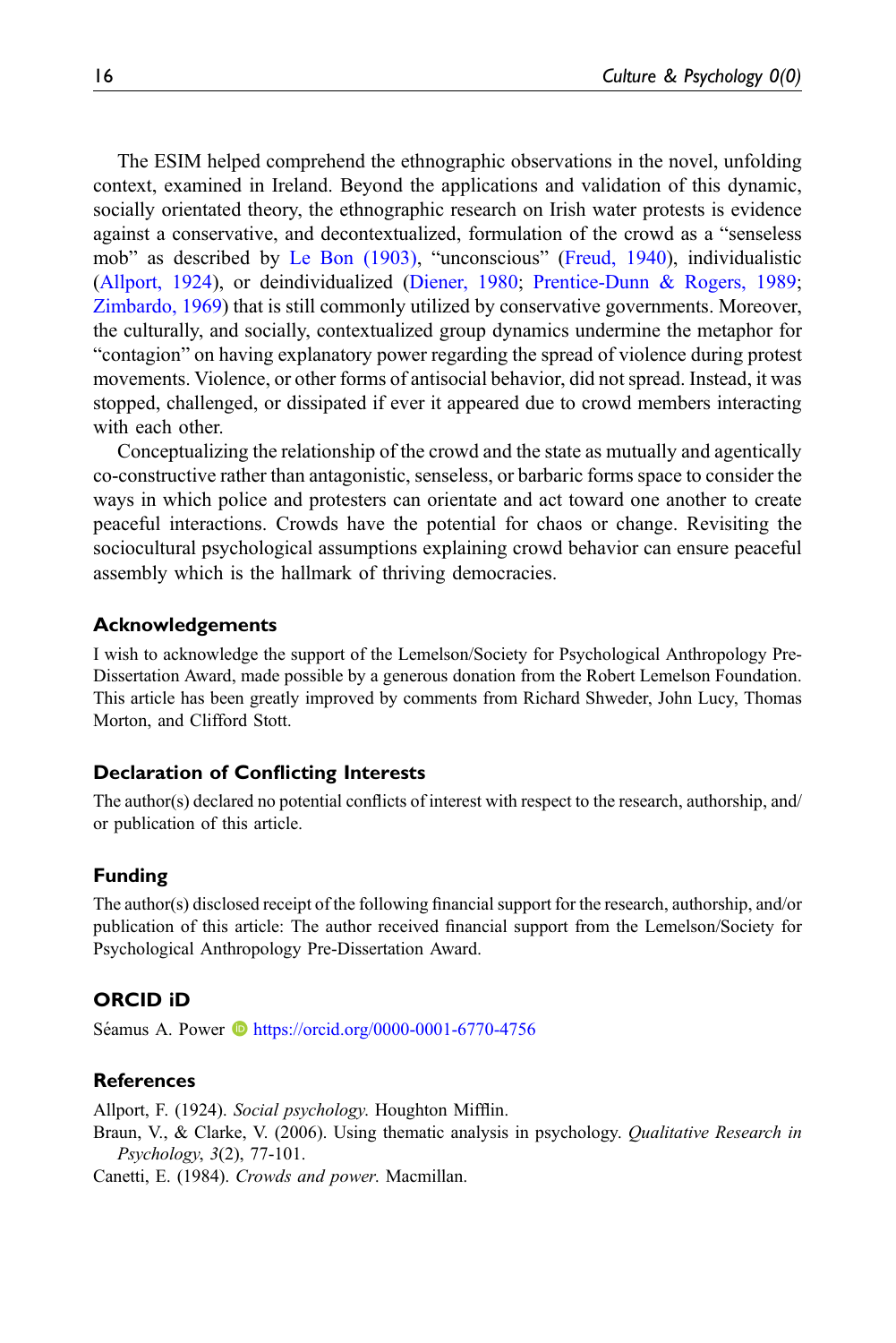- <span id="page-16-4"></span>Cornish, F. (2012). Collectives may protest: But how do authorities respond. In Culture and social change: Transforming society through the power of ideas (pp. 30–52). Information Age Publishing.
- <span id="page-16-18"></span>Davidai, S. (2018). Why do Americans believe in economic mobility? economic inequality, external attributions of wealth and poverty, and the belief in economic mobility. Journal of Experimental Social Psychology, 79, 138-148.
- <span id="page-16-10"></span>Davis, N. Z. (1978). The rites of violence: Religious riot in sixteenth century France. Past and Present, 59, 51-91.
- <span id="page-16-14"></span>Denzin, N. K. (2012). Triangulation 2.0. Journal of Mixed Methods Research, 6(2), 80-88.
- <span id="page-16-8"></span>Diener, E. (1980). Deindividuation: The absence of self-awareness and self-regulation in group members. In P. B Paulus (Ed.), *Psychology of group influence*. Hillsdale: L. Erlbaum, 209-242.
- <span id="page-16-0"></span>Drury, J. (2020). Recent developments in the psychology of crowds and collective behaviour. Current Opinion in Psychology. 35, 12-16.
- <span id="page-16-19"></span>Davidai, S., & Gilovich, T. (2015). Building a more mobile America-one income quintile at a time. Perspectives on Psychological Science, 10(1), 60-71.
- <span id="page-16-5"></span>Drury, J., & Reicher, S. (2000). Collective action and psychological change: The emergence of new social identities. British Journal of Social Psychology, 39(4), 579-604.
- <span id="page-16-12"></span>Drury, J., & Reicher, S. (2005). Explaining enduring empowerment: A comparative study of collective action and psychological outcomes. European Journal of Social Psychology, 35(1), 35-58.
- <span id="page-16-6"></span>Drury, J., & Reicher, S. (2009). Collective psychological empowerment as a model of social change: Researching crowds and power. Journal of Social Issues, 65(4), 707-725.
- <span id="page-16-2"></span>Durrheim, K., & Foster, D. (1999). Technologies of social control: Crowd management in liberal democracy. Economy and Society, 28(1), 56-74.
- <span id="page-16-11"></span>Drury, J., & Reicher, S. D (2018). The conservative crowd? How participation in collective events transforms participants' understandings of collective action. The Psychology of Radical Social Change: From Rage to Revolution, 11–28.
- <span id="page-16-13"></span>Drury, J., Reicher, S., & Stott, C. (2003). Transforming the boundaries of collective identity: from the 'local' anti-road campaign to 'global' resistance?. Social Movement Studies, 2(2), 191-212.
- <span id="page-16-16"></span>Frank, R. (2013). Falling behind: how rising inequality harms the middle class (Vol. 4), University of California Press.
- <span id="page-16-7"></span>Freud, S. (1940). The theory of the instincts. An outline of psychoanalysis, The Complete Psychological Works of Sigmund Freud, 23, 148-151.
- <span id="page-16-9"></span>Festinger, L., Pepitone, A., & Newcomb, T. (1952). Some consequences of de-individuation in a group. The Journal of Abnormal and Social Psychology, 47, 382-389.
- <span id="page-16-1"></span>Geertz, C. (1973). Interpretation of cultures. Basic Books.
- <span id="page-16-20"></span>Hagerty, S., & Norton, M. (2018). Perceptions of inequality shape preferences for redistribution. Current Anthropology, 59(6), 779.
- <span id="page-16-15"></span>Hammack, P. L. (2011). Narrative and the politics of identity: The cultural psychology of Israeli and Palestinian youth. Oxford University Press.
- <span id="page-16-17"></span>Hochschild, A. R. (2018). Strangers in their own land: Anger and mourning on the American right. The New Press.
- <span id="page-16-3"></span>Le Bon, G. (1903). The crowd: A study of the popular mind (4th imprinting). T. Fisher Unwin. (Originally published: Psychologie des foules.1895.
- <span id="page-16-21"></span>Lewin, K. (2014). Psychological ecology (1943). In The people, place, and space reader (1st ed.). Routledge. 51-55.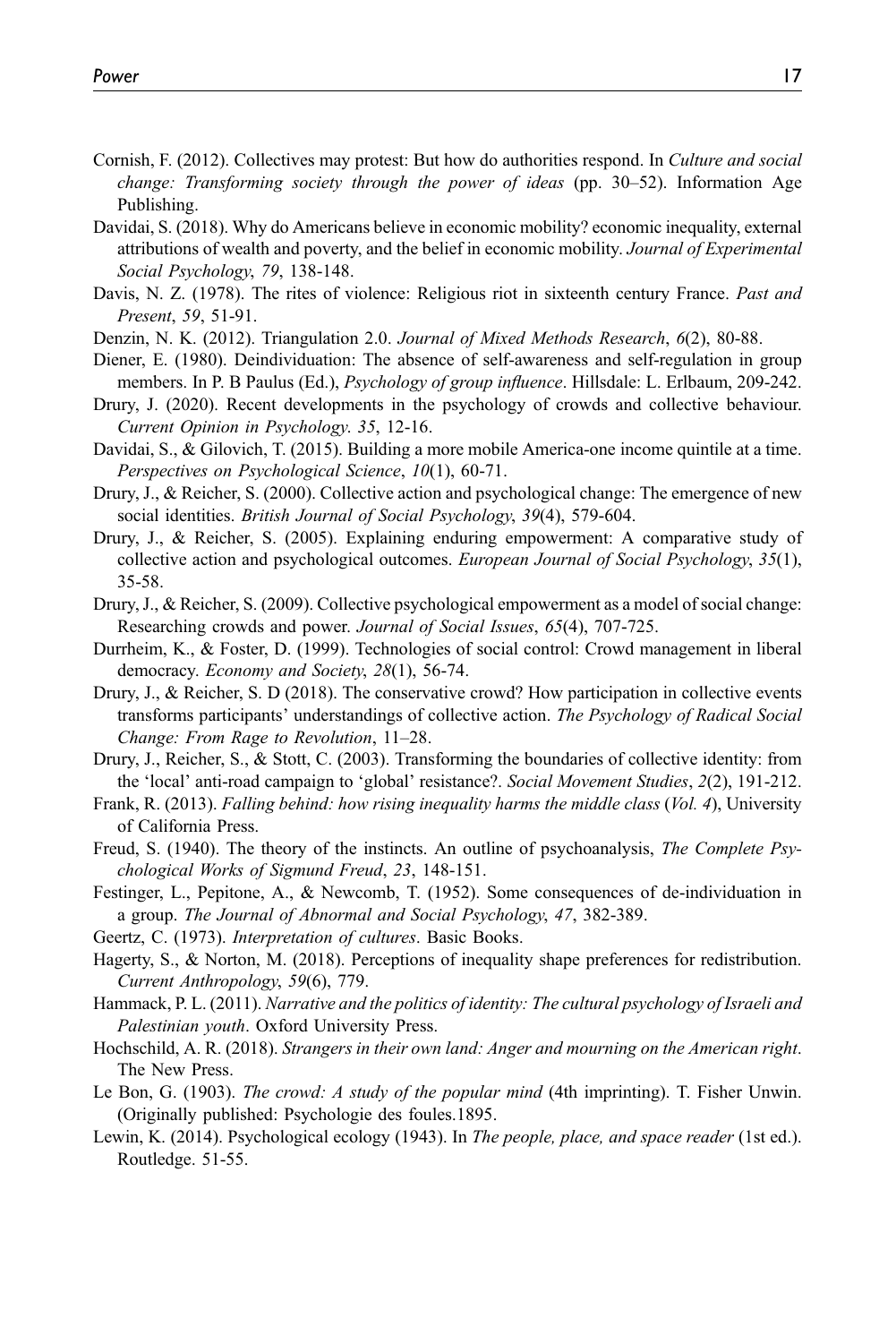- <span id="page-17-19"></span>Moghaddam, F. M. (2018). Mutual radicalization: How groups and nations drive each other to extremes. American Psychological Association.
- <span id="page-17-0"></span>Moscovici, S. (1986). The discovery of the masses. In *Changing conceptions of crowd mind and* behavior (pp. 5-25), Springer.
- <span id="page-17-6"></span>Markus, H. R., & Kitayama, S. (1991). Culture and the self: Implications for cognition, emotion, and motivation. Psychological Review, 98(2), 224-253.
- <span id="page-17-7"></span>Power, S. A. (2015). To understand the Eurozone crisis, consider culture. Chicago Booth Review, 63–65.
- <span id="page-17-8"></span>Power, S. A. (2016). A violent past but a peaceful present: The cultural psychology of an Irish recession. Peace and Conflict: Journal of Peace Psychology, 22(1), 60-66.
- <span id="page-17-9"></span>Power, S. A. (2017). From the elites to the streets: The psychology of democracy and economic inequality. University of Chicago.
- <span id="page-17-13"></span>Power, S. A. (2018a). The deprivation-protest paradox: how the perception of unfair economic inequality leads to civic unrest. Current Anthropology 59(6), 765–789.
- <span id="page-17-11"></span>Power, S. A. (2018b). Economic inequality and the rise of civic discontent: Remembering and deprivation in the Republic of Ireland. In B Wagoner, F Moghaddam, & J Valsiner (Eds.), The psychology of radical social change: from rage to revolution (pp. 29-53), Cambridge University Press.
- <span id="page-17-12"></span>Power, S. A. (2018c). Remembering and imagining in human development: Fairness and social movements in Ireland. In C de Saint-Laurent, S Obradovic, & K Carriere (Eds.). *Imagining* collective futures: perspectives from social, cultural and political psychology (pp. 221-235), Palgrave Macmillan.
- <span id="page-17-10"></span>Power, S. A. (2018d). Actual democracy and a United Europe of States: A case study of austerity and protest in the Republic of Ireland. In B Wagoner, I Brescó, & V Glaveanu (Eds.), The road to actualized democracy: a psychological perspective (pp. 147–164). Information Age Publishing.
- <span id="page-17-16"></span>Power, S. A. (2020). Why a richer world will have more civic discontent: The infinity theory of social movements. Review of General Psychology, 24(2), 118-133.
- <span id="page-17-14"></span>Power, S. A., & Nussbaum, D. (2014). The fightin' Irish? Not when it comes to recession and austerity. The Guardian.
- <span id="page-17-15"></span>Power, S. A., & Nussbaum, D. (2016). 'You reap what you sow:'the psychology of the Irish austerity protests. The Guardian.
- <span id="page-17-17"></span>Power, S. A., & Velez, G. (2020). The MOVE framework: Meanings, observations, viewpoints, and experiences in processes of social change. Review of General Psychology, 24(4), 321-334. doi: [10.1177/1089268020915841](https://doi.org/10.1177/1089268020915841)
- <span id="page-17-18"></span>Power, S. A., Velez, G., Qadafi, A., & Tennant, J. (2018). The SAGE model of social psychological research. Perspectives on Psychological Science, 13(3), 359-372.
- <span id="page-17-2"></span>Prentice-Dunn, S., & Rogers, R. W. (1989). Deindividuation and the self-regulation of behavior Lawrence Erlbaum Associates.
- <span id="page-17-3"></span>Reddy, W. M. (1977). The textile trade and the language of the crowd at Rouen 1752-1871. Past and Present, 74, 62-89.
- <span id="page-17-1"></span>Reicher, S. D. (1984). The St. Pauls riot: An explanation of the limits of crowd action in terms of a social identity model. European Journal of Social Psychology, 14, 1-21.
- <span id="page-17-4"></span>Reicher, S. D. (1987). Crowd behaviour as social action. Rediscovering the Social Group: A Self-Categorization Theory, 10, 89-104.
- <span id="page-17-5"></span>Reicher, S. D. (1996). 'The battle of westminster': Developing the social identity model of crowd behaviour in order to explain the initiation and development of collective conflict. European Journal of Social Psychology, 26, 115-134.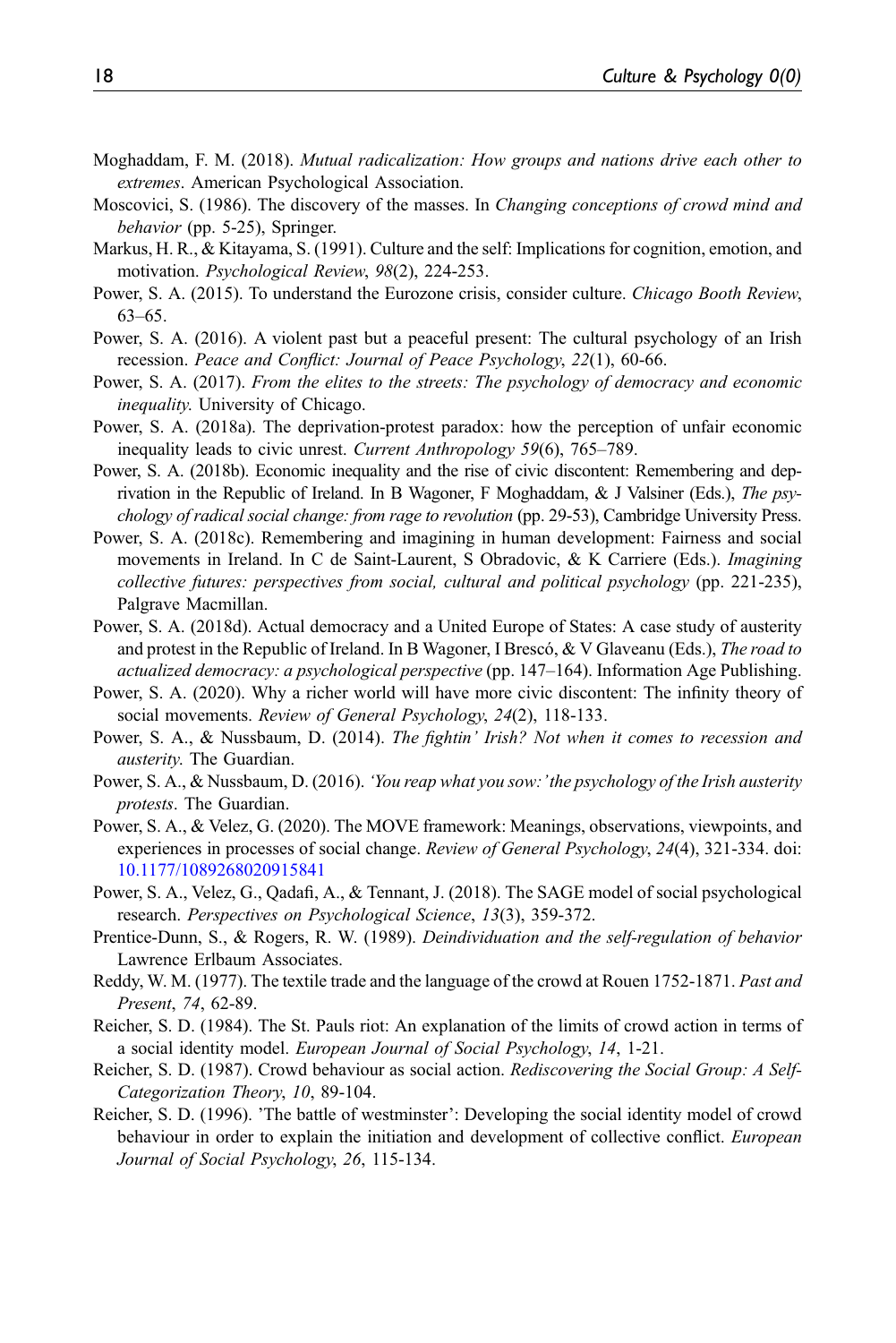- <span id="page-18-3"></span>Reicher, S. (2017). "La beauté est dans la rue": Four reasons (or perhaps five) to study crowds. Group Processes & Intergroup Relations, 20(5), 593-605.
- <span id="page-18-4"></span>Reicher, S., & Potter, J. (1985). Psychological theory as intergroup perspective: A comparative analysis of "scientific" and "lay" accounts of crowd events. Human Relations,  $38(2)$ , 167-189.
- Reicher, S. D., & Stott, C. (2011). Mad mobs and English men? Myths and realities of the 2011 riots. Constable & Robinson.
- <span id="page-18-17"></span>Reicher, S., Stott, C., Cronin, P., & Adang, O. (2004). An integrated approach to crowd psychology and public order policing. Policing: An International Journal of Police Strategies & Management, 27(4), 558-572.
- <span id="page-18-18"></span>Reicher, S., Stott, C., Drury, J., Adang, O., Cronin, P., & Livingstone, A. (2007). Knowledge-based public order policing: principles and practice. Policing, 1(4), 403-415.
- <span id="page-18-11"></span>Shweder, R. A (1991). Thinking through cultures: Expeditions in cultural psychology. Harvard University Press.
- <span id="page-18-2"></span>Shweder, R. A. (1996). Quanta and qualia: What is the "object" of ethnographic method?. In R. Jessor, A. Colby, & R. A. Shweder (Eds) Ethnography and human development: Context and meaning in social inquiry (pp. 175-182). University of Chicago Press.
- <span id="page-18-16"></span>Shweder, R. A. (1997). The surprise of ethnography. Ethos, 25(2), 152-163.
- <span id="page-18-12"></span>Shweder, R. A. (2003). Why do men barbecue?: Recipes for cultural psychology. Harvard University Press.
- <span id="page-18-15"></span>Shweder, R. A. (2008). After just schools: Conflicting varieties of liberal hope. In M. Minnow, R.A. Shweder, & H. Markus (Eds.), Just schools: pursuing equality in societies of difference. Russell Sage Foundation Press.
- <span id="page-18-13"></span>Shweder, R. A. (2010). Donald Campbell's doubt: Cultural difference or failure of communication? Behavioral and Brain Sciences, 33(2–3), 109.
- <span id="page-18-10"></span>Stott, C., Hutchison, P., & Drury, J. (2001). 'Hooligans' abroad? Inter-group dynamics, social identity and participation in collective 'disorder' at the 1998 world cup finals. British Journal of Social Psychology, 40(3), 359-384.
- <span id="page-18-5"></span>Stott, C., & Radburn, M. (2020). Understanding crowd conflict: Social context, psychology and policing. Current opinion in psychology, 75, 76-80.
- <span id="page-18-7"></span>Stott, C., & Reicher, S. (1998a). Crowd action as intergroup process: Introducing the police perspective. European Journal of Social Psychology, 28(4), 509-529.
- <span id="page-18-8"></span>Stott, C., & Reicher, S. (1998b). How conflict escalates: The inter-group dynamics of collective football crowd `violence'. Sociology, 32(2), 353-377.
- <span id="page-18-14"></span>Stott, C., & Reicher, S. (2011). Mad mobs and Englishmen?: Myths and realities of the 2011 riots. UK: Hachette.
- <span id="page-18-9"></span>Tajfel, H. E. (1978). Differentiation between social groups: Studies in the social psychology of intergroup relations. Academic Press.
- <span id="page-18-6"></span>Thompson, E. P. (1971). The moral economy of the English crowd in the eighteenth century. Past and Present, 50, 76-136.
- Tyler, T. (2011). Procedural justice shapes evaluations of income inequality: Commentary on norton and ariely (2011). Perspectives on Psychological Science, 6(1), 15-16.
- <span id="page-18-0"></span>Van Ginneken, J. (1992). Crowds, psychology, and politics, 1871-1899. Cambridge University Press.
- <span id="page-18-1"></span>Wagoner, B., Moghaddam, F. M., & Valsiner, J. (Eds.). (2018). The psychology of radical social change: From rage to revolution. Cambridge University Press.